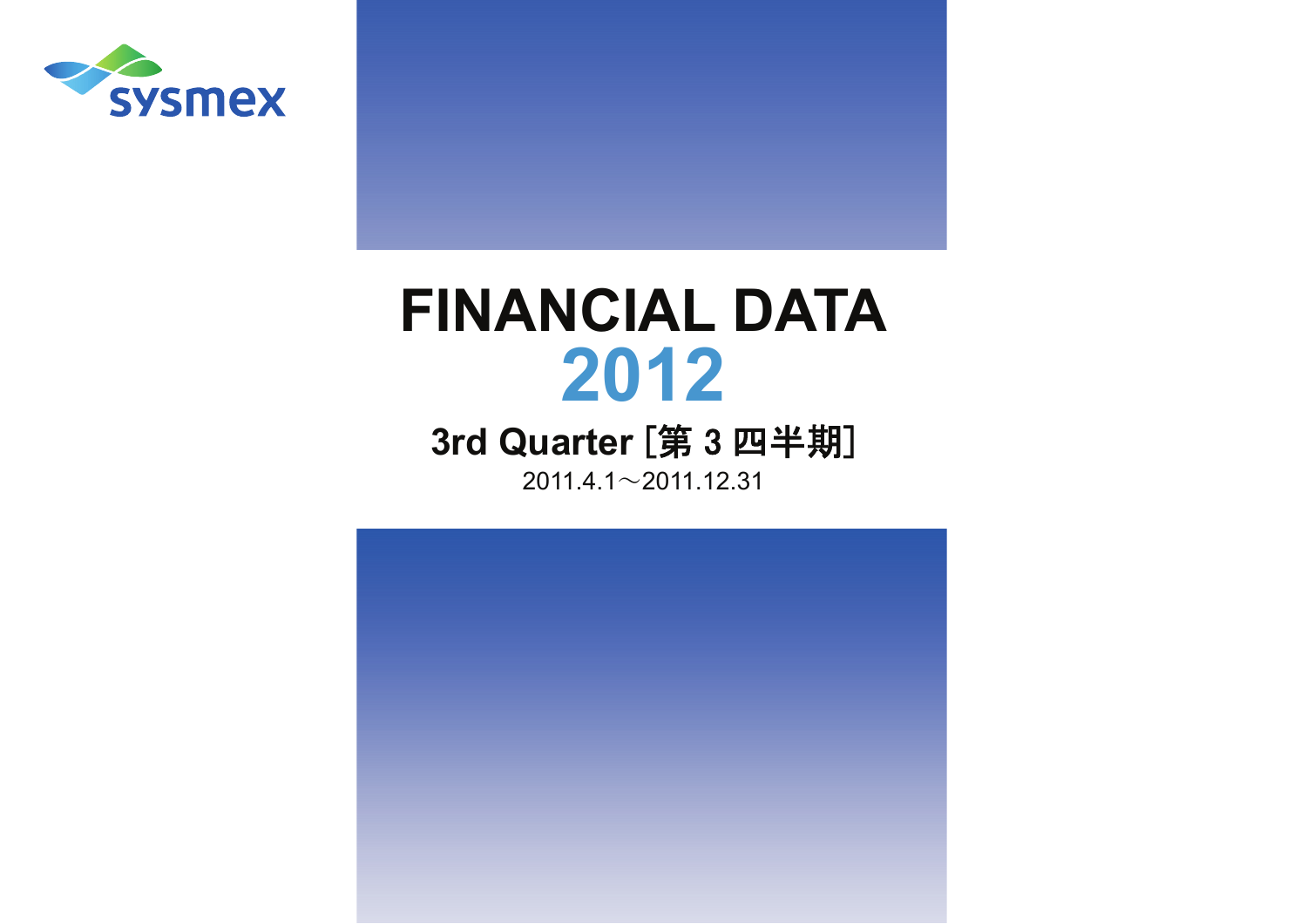目次

| <連結データ>           | $<$ Consolidated Data $>$                                                                                                             |    |
|-------------------|---------------------------------------------------------------------------------------------------------------------------------------|----|
| 連結決算概要            | <b>Financial Summary (Consolidated)</b>                                                                                               |    |
| 連結貸借対照表           | <b>Consolidated Balance Sheets</b>                                                                                                    | 3  |
| 連結損益計算書           | <b>Consolidated Income Statement</b>                                                                                                  | 5  |
| 連結キャッシュフロー計算書     | <b>Consolidated Cash Flow Statement</b>                                                                                               | 6  |
| 地域別·事業別·品目別売上高    | Net Sales by Destination, Business and Product Type                                                                                   | 8  |
| 地域別・事業別売上高        | <b>Net Sales by Destination and Business</b>                                                                                          | 9  |
| 地域別・品目別売上高        | Net Sales by Destination and Product Type                                                                                             | 12 |
| 所在地別売上高および営業利益の状況 | Net Sales and Operating Income (Loss) by Geographical Region<br>(Net Sales and Operating Income (Loss) of Subsidiaries in the Region) | 13 |

**CONTENTS** 

| <単独データ>  | $\leq$ Non-consolidated Data $>$   |    |
|----------|------------------------------------|----|
| 主要単独財務指標 | Non-Consolidated Financial Summary | 14 |

| <関連データ>      | $\leq$ Associated Data $>$                      |    |
|--------------|-------------------------------------------------|----|
| 株式情報         | <b>Stock Information</b>                        | 15 |
| 会社概要         | Corporate Data                                  | 16 |
| 連結子会社および関連会社 | <b>Consolidated Subsidiaries and Affiliates</b> | 17 |

- 2011年4月1日付で1株を2株に株式分割を実施しました。
- The shares of shareholders was split two for one on April 1, 2011.
- 2011年3月期第4四半期の連結決算よりシスメックスフィリピン、シスメックスロシア、ハイフェンバイオ メッドの業績が反映されています。
- At the beginning of 4th quarter of fiscal year ended March 31, 2011 the consolidated figures include the results of Sysmex Philippines Inc, Sysmex RUS LLC and HYPHEN BioMed, SAS.
- 2010年3月期第4四半期の連結決算よりヒタド、シスメックスエスパーニャ、シスメックスベトナムの業績 が反映されています。
- At the beginning of 4th quarter of fiscal year ended March 31, 2010, the consolidated figures include the results of HITADO GmbH, Sysmex Espana S.L., Sysmex Vietnam Company Limited.
- 2010年3月期第1四半期の連結決算よりシスメックスベルギー、シスメックスオランダの業績が反映されて います。
- At the beginning of 1st quarter of fiscal year ended March 31, 2010, the consolidated figures include the results of Sysmex Belgium N.V, Sysmex Nederland B.V.
- 2009年3月期第1四半期の連結決算よりシスメックス・ビオメリュー株式会社の業績が反映されています。
- At the beginning of 1st quarter of fiscal year ended March 31, 2009 the consolidated figures include the results of Sysmex bioMerieux Co., Ltd.

#### ● 2007年3月期通期の連結決算よりシスメックスデジタナの業績が反映されています。

- The consolidated figures for fiscal year ended March 31, 2007 include the results of the annual period of Sysmex Digitana AG.
- 2006年3月期の第1四半期より、一部を除く連結子会社の決算期を親会社に統一しています。
- At the beginning of 1st quarter of fiscal year ended March 31, 2006, closing date of most consolidated subsidiaries was changed to be aligned with Sysmex Corporation.
- 2005年11月18日付で1株を2株に株式分割を実施しました。
- The shares of shareholders was split two for one on November 18, 2005.

本資料のうち、業績見通し等に記載されている各数値は、現在入手可能な情報による判断および仮定に基づき算出しており、判断や仮定に内在する不確定性および今後の事業運営や内外の状況変化により、実際の業績等が見通しの数値と大きく異なる可能性があります。

#### Forward-looking Statements

This material contains forward-looking statements about Sysmex Corporation and its group companies (the Sysmex Group). These forward-looking statements are based on current judgments and assumptions of the Sysmex Group in light of the information currently available to it, and involve known and unknown risks, uncertainties and other factors, including but not limited to: global economic conditions, competitive situations and changes in exchange rates. Such risks, uncertainties and other factors may cause our actual results, performance, achievements or financial position to be materially different from any future results, performance, achievements or financial position expressed or implied by these forward-looking statements.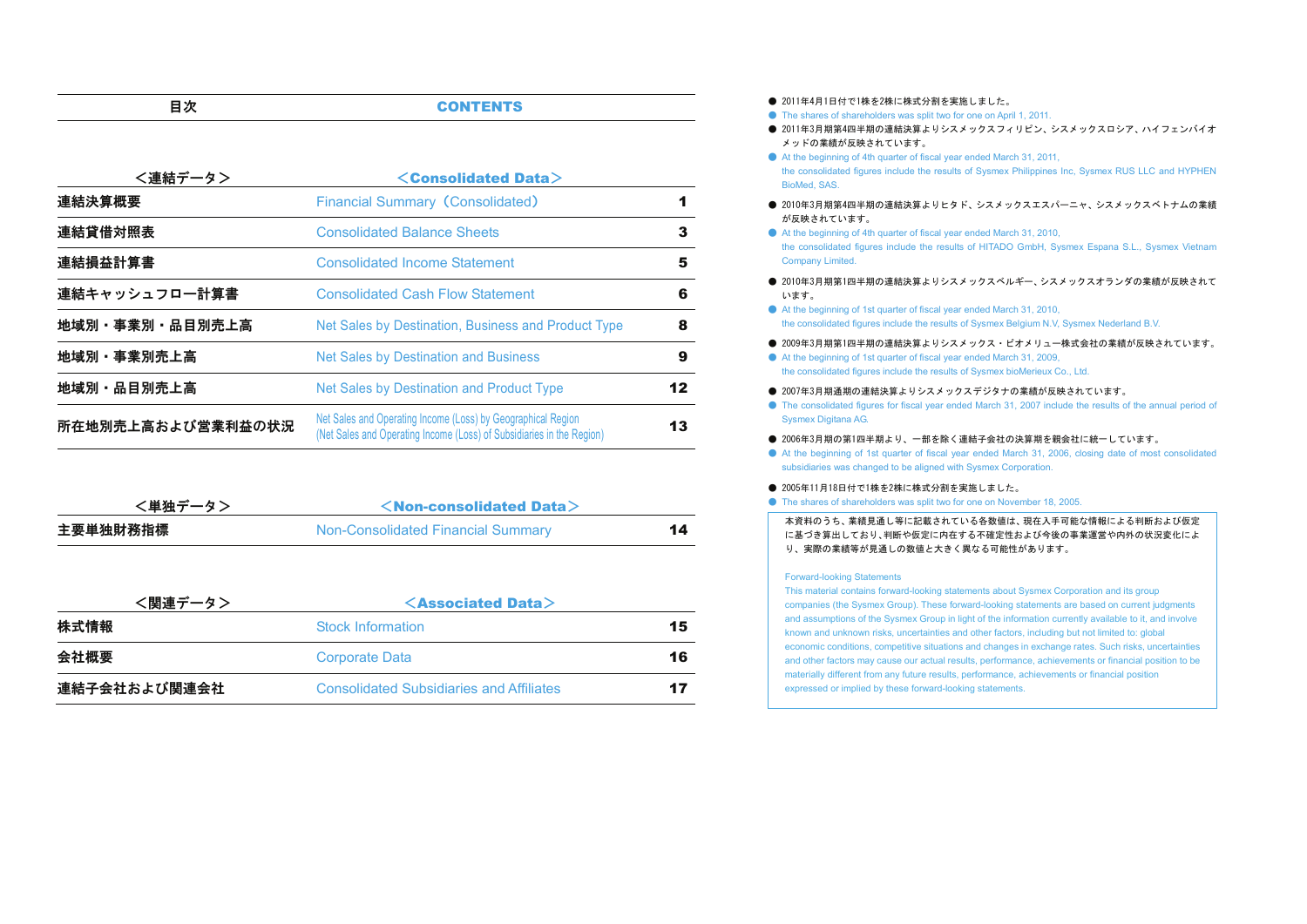## 連結決算概要[第3四半期累計]

Financial Summary(Consolidated) [3rd Quarter]

|            |                                       |       |                         |           |                  |           |                  |                  | \ロソハハ \ \ \ \\\\\\\\<br>(¥ million) (Ratio: %) |
|------------|---------------------------------------|-------|-------------------------|-----------|------------------|-----------|------------------|------------------|------------------------------------------------|
|            |                                       |       | 決算期 Fiscal Term         | 2008.3 3Q | 2009.3 3Q        | 2010.3 3Q | <b>2011.3 3Q</b> | 2012.3 3Q        | 2012.3 通期予想                                    |
| 項目 Item    |                                       |       |                         |           |                  |           |                  |                  | (Forecast)                                     |
| 売上高        | <b>Net Sales</b>                      |       | $($ 百万円) $($ ¥ million) | 78.338    | 80.636           | 83.162    | 89.712           | 96,913           | 134.000                                        |
| 売上総利益      | <b>Gross Profit</b>                   | (百万円) | $(*$ million)           | 47.203    | 52.853           | 53,648    | 57.737           | 61.130           | 82.100                                         |
| 営業利益       | Operating Income                      |       | $($ 百万円) $($ ¥ million) | 9.806     | 10.088           | 11.132    | 13.449           | 13.654           | 18,500                                         |
| 経常利益       | Ordinary Income                       | (百万円) | $(*$ million)           | 10.461    | 7.886            | 11.081    | 12.894           | 13.226           | 18,000                                         |
| 当期純利益      | Net Income                            | (百万円) | $(*$ million)           | 6.607     | 4.611            | 6.741     | 8.031            | 8,584            | 11.500                                         |
| 1株当たり当期純利益 | Net Income per Share                  | (円)   | $(\c{4})$               | 129.53    | 90.20            | 131.75    | 156.51           | 83.55            | 111.92                                         |
| 自己資本当期純利益率 | Return on Equity [ROE]                | (96)  |                         |           |                  |           |                  |                  | $-$                                            |
| 売上総利益率     | <b>Gross Profit per Net Sales</b>     | (96)  |                         | 60.3      | 65.5             | 64.5      | 64.4             | 63.1             | 61.3                                           |
| 売上高営業利益率   | <b>Operating Income per Net Sales</b> | (96)  |                         | 12.5      | 12.5             | 13.4      | 15.0             | 14.1             | 13.8                                           |
| 売上高経常利益率   | Ordinary Income per Net Sales         | (96)  |                         | 13.4      | 9.8 <sub>1</sub> | 13.3      | 14.4             | 13.6             | 13.4                                           |
| 売上高当期純利益率  | Net Income per Net Sales              | (96)  |                         | 8.4       | 5.7              | 8.1       | 9.0              | 8.9 <sub>1</sub> | 8.6                                            |

|             |                                     |       | 決算期 Fiscal Term         |            | 2009.3 3Q | 2010.3 3Q | 2011.3 3Q | 2012.3 30 | 増減                 |
|-------------|-------------------------------------|-------|-------------------------|------------|-----------|-----------|-----------|-----------|--------------------|
| 項目 Item     |                                     |       |                         | 2008.3 3Q  |           |           |           |           | (Variance)         |
| 資本金         | <b>Capital Stock</b>                | (百万円) | $(\frac{2}{3})$ million | 8.651      | 8.685     | 8.751     | 8.997     | 9.136     | 139                |
| 自己株控除後期末株式数 | <b>Number of Shares Outstanding</b> | (千株)  | (thousand shares)       | 51.107.2   | 51.145.5  | 51.213.1  | 51.338.5  | 102.773.5 | 51.435.0           |
| 純資産         | <b>Net Assets</b>                   | (百万円) | $(\frac{2}{3})$ million | 79.117     | 79,850    | 84.476    | 89,085    | 96.099    | 7.014              |
| 総資産         | <b>Total Assets</b>                 | (百万円) | $(4$ million)           | 109.027    | 118.521   | 120.248   | 121.437   | 130.945   | 9.508              |
| 自己資本比率      | <b>Equity Ratio</b>                 | (96)  |                         | 72.2       | 66.8      | 69.6      | 72.7      | 72.9      | 0.2                |
| 1株当たり純資産    | Net Assets per Share                | (H)   |                         | ا540.95. ا | .548.19   | 1.634.10  | .720.84   | 928.58    | $\triangle$ 792.26 |

| 項目 Item          |                                                                           |       | 決算期 Fiscal Term         | 2008.3 30         | 2009.3 30         | 2010.3 3Q         | <b>2011.3 3Q</b>  | 2012.3 30      |
|------------------|---------------------------------------------------------------------------|-------|-------------------------|-------------------|-------------------|-------------------|-------------------|----------------|
| 営業活動によるキャッシュ・フロー | Net Cash Provided by (Used in) Operating Activities (百万円)                 |       | $(\frac{2}{3})$ million | 5.995             | 7.461             | 13.560            | 10.999            | 9.955          |
| 投資活動によるキャッシュ・フロー | Net Cash Provided by (Used in) Investment Activities (百万円) $(*)$ million) |       |                         | $\triangle$ 8.074 | $\triangle$ 9.634 | $\triangle$ 4.177 | $\triangle$ 6.154 | $\Delta$ 7.754 |
| 財務活動によるキャッシュ・フロー | Net Cash Provided by (Used in) Financing Activities (百万円)                 |       |                         |                   |                   | $\triangle$ 5.422 | $\triangle$ 3.167 |                |
|                  |                                                                           |       | $(\frac{2}{3})$ million | $\triangle$ 1.329 | 6.310             |                   |                   | $\Delta$ 2.701 |
| 現金及び現金同等物の期末残高   | Cash and Cash Equivalents at End of Term                                  | (百万円) | $(4$ million)           | 9.405             | 12.342            | 13.195            | 14.491            | 17.791         |

●通期予想は、2011年11月に修正したものです。

●Business forecast was revised on November 2011.

(百万円) (構成比:%)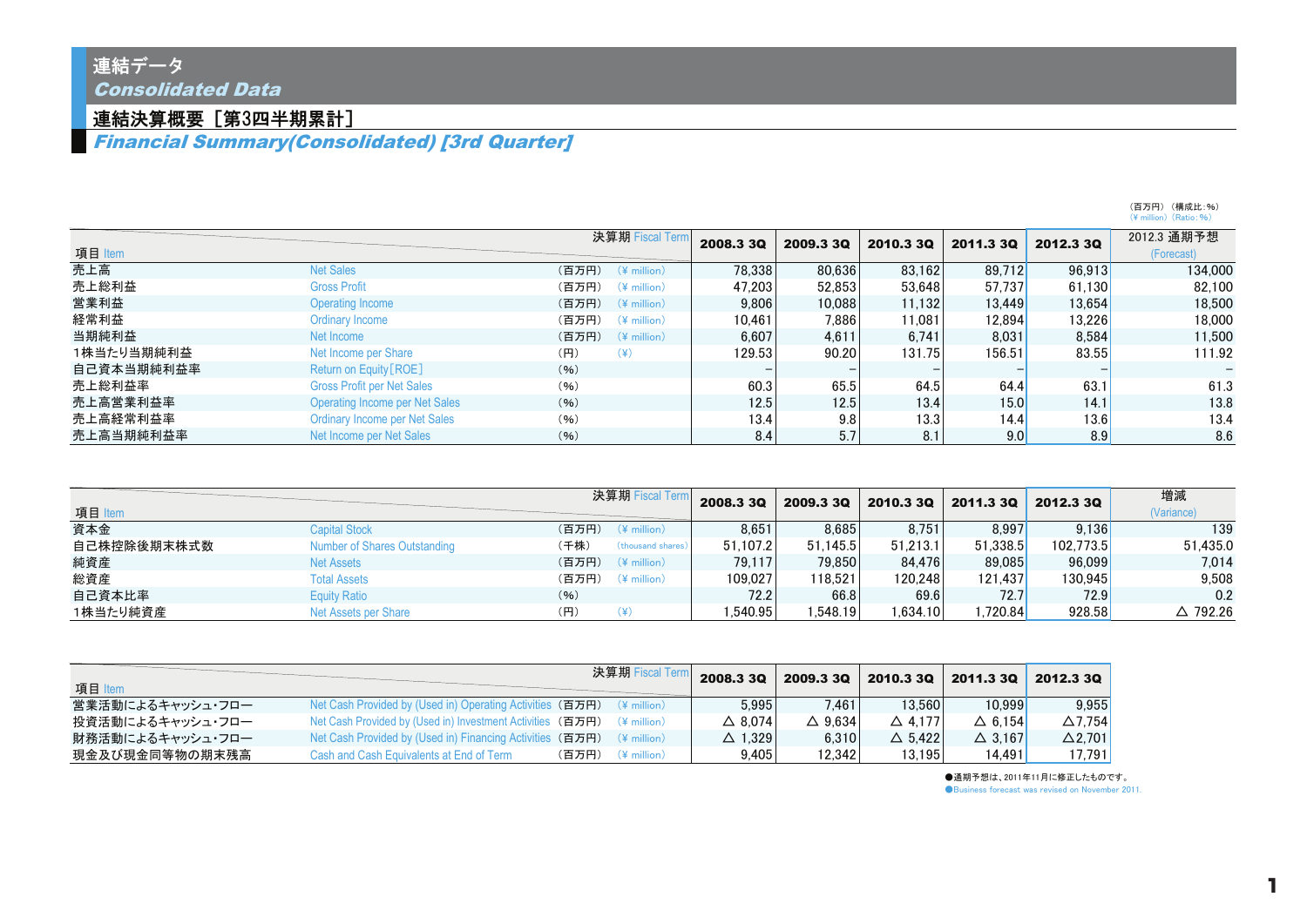## 換算レート(通期実績)

**Average Exchange Rates (Annual)** 

|              |     |     |                    |       |       |       |       | 2012.3 通期予想<br><b>Forecast)</b> |
|--------------|-----|-----|--------------------|-------|-------|-------|-------|---------------------------------|
| <b>USFIL</b> | USD | (円) | $(\divideontimes)$ | 114.3 | 100.5 | 92.9  | 85.   | 78.3                            |
| ユーロ          | eur | (円) | $(\divideontimes)$ | 161.5 | 143.5 | 131.2 | 113.1 | 109.2                           |
| 元            | CNY | (円) | $(\divideontimes)$ | 15.3  | 14.6  | 13.6  | 12.8  | 12.2                            |
| シンガポールドル     | SGD | (円) | (¥                 | 77.4  | 70.1  | 65.   | 64.3  | 62.4                            |

## 換算レート(期中平均)

Average Exchange Rates (Periods)

|              |     |     | 决算期 Fiscal Term 2008.3 3Q 2009.3 3Q 2010.3 3Q 2011.3 3Q D |       |       |       |       | 2012.3 3Q |
|--------------|-----|-----|-----------------------------------------------------------|-------|-------|-------|-------|-----------|
| 項目 Item      |     |     |                                                           |       |       |       |       |           |
| <b>USFIL</b> | JSD | (円) | (¥)                                                       | 117.3 | 102.8 | 93.6  | 86.8  | 79.0      |
| ユーロ          | EUR | (円) |                                                           | 162.8 | 150.7 | 133.0 | 113.3 | 110.6     |
| 元            | CNY | (円) | (¥)                                                       | 15.5  | 14.9  | 13.7  | 12.9  | 12.3      |
| シンガポールドル     | SGD | (円) |                                                           | 78.2  | 72.8  | 65.2  | 64.3  | 63.2      |

## 設備投資の状況

**Capital Expenditure** 

|            |                                          |             | 決算期 Fiscal Term         |                          | $2008.3$ 3Q $2009.3$ 3Q $2010.3$ 3Q $2011.3$ 3Q |                          | 2012.3 3Q                | 2012.3 通期予想 |
|------------|------------------------------------------|-------------|-------------------------|--------------------------|-------------------------------------------------|--------------------------|--------------------------|-------------|
| 項目 Item    |                                          |             |                         |                          |                                                 |                          |                          | (Forecast)  |
| 設備投資       | <b>Capital Expenditure</b>               | (百万円)       | $(*$ million)           | 7.990                    | 2.533                                           | 4.062                    | 4.517                    | 9.800       |
| 減価償却費      | Depreciation and Amortization            | (百万円)       | $(*)$ million)          | 5.551                    | 5.149                                           | 5.076                    | 5.260                    | 7.300       |
| 研究開発費      | <b>R&amp;D Expenditure</b>               | (百万円)       | $(\frac{2}{3})$ million | 7.575                    | 8.123                                           | 9.180                    | 8.874                    | 13,300      |
| 研究開発費対売上比率 | <b>R&amp;D Expenditure per Net Sales</b> | (96)        |                         | 9.4                      | 9.8                                             | 10.7                     | 9.2                      | 9.9         |
| 研究開発従事者数   | Number of R&D Staff                      | $(\lambda)$ |                         | $\overline{\phantom{0}}$ | -                                               | $\overline{\phantom{0}}$ | $\overline{\phantom{0}}$ | 649         |

●通期予想は、2011年11月に修正したものです。 ●Business forecast was revised on November 2011. 連結データConsolidated Data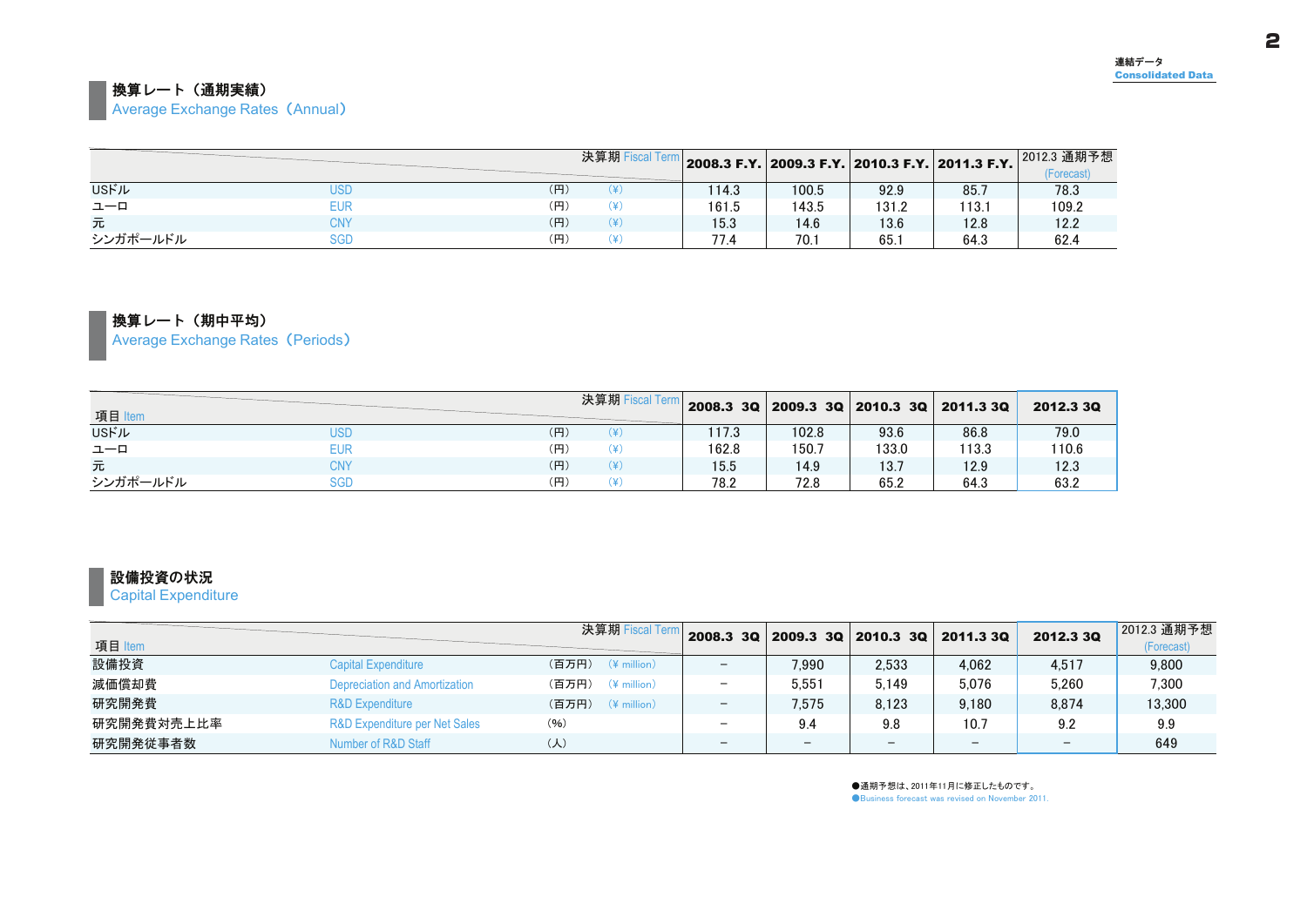## 連結貸借対照表[第3四半期 期末] いっちょう しょうしょう しょうしょう しょうしょう しゅうしゅう しゅうしゅう しゅうしょう

## Consolidated Balance Sheets [3rd Quarter]

### 資産の部

**Assets Section** 

|                |                                           |                | 2008.3 30 |               | 2009.3 3Q | 2010.3 3Q       |       | 2011.3 3Q       |                 | 2012.3 3Q       |                 | 増減                |
|----------------|-------------------------------------------|----------------|-----------|---------------|-----------|-----------------|-------|-----------------|-----------------|-----------------|-----------------|-------------------|
| 項目 Item        |                                           |                | $\%$      |               | $\%$      |                 | $\%$  |                 | $\%$            |                 | $\%$            | (Variance)        |
| 流動資産           | <b>Current Assets</b>                     | 66,923         | 61.4      | 67.622        | 57.1      | 70.883          | 58.9  | 72.756          | 59.9            | 81,935          | 62.6            | 9.179             |
| 現金及び預金         | <b>Cash and Deposits</b>                  | 9,694          | 8.9       | 9.458         | 8.0       | 13,203          | 11.0  | 14.520          | 12.0            | 17,326          | 13.2            | 2.806             |
| 受取手形及び売掛金      | Notes and Accounts Receivable-trade       | 32,965         | 30.2      | 32,101        | 27.1      | 29,289          | 24.4  | 29,638          | 24.4            | 31,504          | 24.1            | 1,866             |
| リース債権及びリース投資資産 | <b>Lease Investment Assets</b>            |                |           | 622           | 0.5       | 1,012           | 0.8   | 1.504           | 1.2             | 2,370           | 1.8             | 866               |
| 有価証券           | <b>Marketable Securities</b>              | 71             | 0.1       | 104           | 0.1       | 133             | 0.1   | 166             | 0.1             | 684             | 0.5             | 518               |
| たな卸資産          | Inventories                               | 18.341         | 16.8      | 18.342        | 15.5      | 20.371          | 16.9  | 19.477          | 16.0            | 23.076          | 17.6            | 3,599             |
| 繰延税金資産         | <b>Deferred Tax Assets</b>                | 4,492          | 4.1       | 4.600         | 3.9       | 4.900           | 4.1   | 4.871           | 4.0             | 4.950           | 3.8             | 79                |
| 前払費用           | <b>Prepaid Expenses</b>                   | 796            | 0.7       | 915           | 0.8       | 965             | 0.8   | 899             | 0.7             | 1.033           | 0.8             | 134               |
| 短期貸付金          | <b>Short-term Loans Receivable</b>        | $\overline{2}$ | 0.0       |               | 0.0       |                 |       |                 |                 |                 |                 |                   |
| その他            | <b>Others</b>                             | 1,058          | 1.0       | 2.005         | 1.7       | 1.431           | 1.2   | 2.039           | 1.7             | 1.341           | 1.0             | $\Delta$ 698      |
| 貸倒引当金          | <b>Allowance for Doubtful Accounts</b>    | $\Delta$ 500   |           | $\Delta$ 530  |           | $\triangle$ 424 |       | $\triangle$ 360 | $\triangle$ 0.3 | $\triangle$ 350 | $\triangle$ 0.3 | 10                |
| 固定資産           | <b>Noncurrent Assets</b>                  | 42,103         | 38.6      | 50.899        | 42.9      | 49.365          | 41.1  | 48.680          | 40.1            | 49.010          | 37.4            | 330               |
| 有形固定資産         | <b>Property, Plant and Equipment</b>      | 29,082         | 26.7      | 36.612        | 30.9      | 35.886          | 29.8  | 35.170          | 29.0            | 37,201          | 28.4            | 2,031             |
| 建物及び構築物        | <b>Buildings and Structures</b>           | 9.256          | 8.5       | 16.476        | 13.9      | 15,938          | 13.3  | 15.346          | 12.6            | 15.459          | 11.8            | 113               |
| 機械装置及び運搬具      | Machinery, Equipment and Vehicles, Net    | 3,093          | 2.8       | 4.197         | 3.5       | 2,544           | 2.1   | 2.146           | 1.8             | 2,290           | 1.7             | 144               |
| 工具、器具及び備品      | <b>Tools. Furniture and Fixtures. Net</b> | 4,219          | 3.9       | 4,476         | 3.8       | 7,264           | 6.0   | 8.040           | 6.6             | 8,496           | 6.5             | 456               |
| 土地             | Land                                      | 7.909          | 7.3       | 7.896         | 6.7       | 7.897           | 6.6   | 7.889           | 6.5             | 8.889           | 6.8             | 1.000             |
| リース資産          | Lease Assets, Net                         |                |           | 3.286         | 2.8       | 2.052           | 1.7   | 1.247           | 1.0             | 645             | 0.5             | $\triangle$ 602   |
| 建設仮勘定          | <b>Construction in Progress</b>           | 4,603          | 4.2       | 278           | 0.2       | 190             | 0.2   | 499             | 0.4             | 1.420           | 1.1             | 921               |
| 無形固定資産         | <b>Intangible Assets</b>                  | 5,795          | 5.3       | 5.272         | 4.4       | 6,046           | 5.0   | 6.380           | 5.3             | 6.985           | 5.3             | 605               |
| のれん            | Goodwill                                  | 1,532          | 1.4       | 1.097         | 0.9       | 1.490           | 1.2   | 1.955           | 1.6             | 2,390           | 1.8             | 435               |
| ソフトウェア         | <b>Software</b>                           | 4.091          | 3.8       | 3.928         | 3.3       | 4.310           | 3.6   | 4.188           | 3.4             | 4.356           | 3.3             | 168               |
| その他            | <b>Others</b>                             | 171            | 0.2       | 246           | 0.2       | 244             | 0.2   | 236             | 0.2             | 238             | 0.2             | $\overline{2}$    |
| 投資その他の資産       | <b>Investments and Other Assets</b>       | 7,226          | 6.6       | 9.014         | 7.6       | 7.431           | 6.2   | 7,129           | 5.9             | 4,824           | 3.7             | $\triangle$ 2,305 |
| 投資有価証券         | <b>Investment Securities</b>              | 3.077          | 2.8       | 3.256         | 2.7       | 3,295           | 2.7   | 3.083           | 2.5             | 2,824           | 2.2             | $\triangle$ 259   |
| 長期貸付金          | Long-term Loans Receivable                |                | 0.0       |               | 0.0       | 29              | 0.0   | 29              | 0.0             | 39              | 0.0             | 10                |
| 長期前払費用         | <b>Long-term Prepaid Expenses</b>         | 154            | 0.1       | 139           | 0.1       | 271             | 0.2   | 280             | 0.2             | 282             | 0.2             | $\overline{2}$    |
| 投資不動産          | <b>Real Estate for Investment</b>         | 2,124          | 1.9       | 2.116         | 1.8       | 2.102           | 1.7   | 2.101           | 1.7             |                 | 0.0             | $\triangle$ 2,107 |
| 前払年金費用         | <b>Prepaid Pension Cost</b>               |                |           |               | 0.0       |                 |       |                 |                 |                 | 0.0             |                   |
| その他            | <b>Others</b>                             | 1,612          | 1.5       | 3,276         | 2.8       | 1.610           | 1.3   | 1.545           | 1.3             | 1,586           | 1.2             | 41                |
| 繰延税金資産         | <b>Deferred Tax Assets</b>                | 255            | 0.2       | 220           | 0.2       | 125             | 0.1   | 91              | 0.1             | 90              | 0.1             | $\Delta$ 1        |
| 貸倒引当金          | <b>Allowance for Doubtful Accounts</b>    | $\triangle$ 3  |           | $\triangle$ 3 |           | $\triangle$ 3   |       | $\triangle$ 3   | 0.0             |                 | 0.0             |                   |
| 資産合計           | <b>Total Assets</b>                       | 109.027        | 100.0     | 118,521       | 100.0     | 120.248         | 100.0 | 121.437         | 100.0           | 130.945         | 100.0           | 9.508             |

(百万円) (構成比:%)<br>(¥ million) (Ratio:%)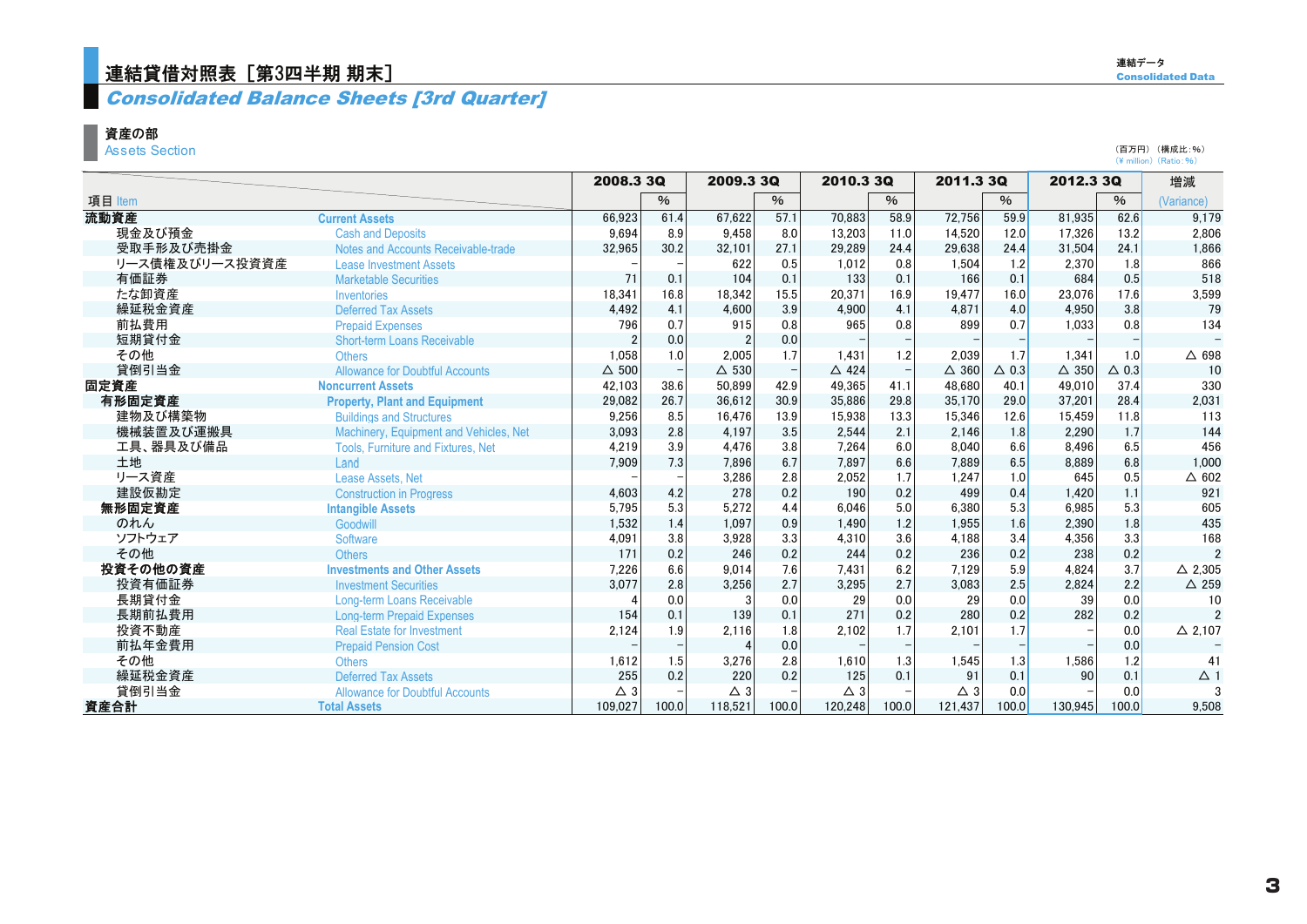#### 負債・純資産の部 Liabilities and Net Assets

|              |                                                       |              |       |                   |       |                   |       |                   |                 |                   |                 | (百万円) (構成比:%)<br>(¥ million) (Ratio: %) |
|--------------|-------------------------------------------------------|--------------|-------|-------------------|-------|-------------------|-------|-------------------|-----------------|-------------------|-----------------|-----------------------------------------|
|              | 決算期 Fiscal Term                                       | 2008.3 3Q    |       | 2009.3 3Q         |       | 2010.3 3Q         |       | 2011.3 3Q         |                 | 2012.3 3Q         |                 | 増減                                      |
| 項目 Item      |                                                       |              | %     |                   | $\%$  |                   | $\%$  |                   | %               |                   | $\frac{0}{0}$   | (Variance)                              |
| 流動負債         | <b>Current Liabilities</b>                            | 26.241       | 24.1  | 33.444            | 28.2  | 31,235            | 26.0  | 27.947            | 23.0            | 30.573            | 23.3            | 2.626                                   |
| 支払手形及び買掛金    | Notes and Accounts Pavable-trade                      | 11,247       | 10.3  | 11.075            | 9.3   | 10.265            | 8.5   | 10.758            | 8.9             | 12,232            | 9.3             | 1,474                                   |
| 短期借入金        | <b>Short-term Loans Payable</b>                       | 546          | 0.5   | 6.149             | 5.2   | 4.426             | 3.7   | 438               | 0.4             | 1.002             | 0.8             | 564                                     |
| リース債務        | <b>Current Portion of Lease Obligations</b>           |              |       | 1.520             | 1.3   | 1.358             | 1.1   | 647               | 0.5             | 309               | 0.2             | $\triangle$ 338                         |
| 未払法人税等       | <b>Income Taxes Pavable</b>                           | 2,061        | 1.9   | 948               | 0.8   | 1.702             | 1.4   | 2.356             | 1.9             | 1.612             | 1.2             | $\triangle$ 744                         |
| 繰延税金負債       | <b>Deferred Tax Liabilities</b>                       |              | 0.0   |                   | 0.0   |                   | 0.0   |                   |                 |                   | 0.0             |                                         |
| 未払費用         | <b>Accrued Expenses</b>                               | 3.343        | 3.1   | 3.782             | 3.2   | 4.099             | 3.4   | 3.855             | 3.2             | 4.292             | 3.3             | 437                                     |
| 賞与引当金        | <b>Provision for Bonuses</b>                          | 2,643        | 2.4   | 2.506             | 2.1   | 1.601             | 1.3   | 1.869             | 1.5             | 2,107             | 1.6             | 238                                     |
| 役員賞与引当金      | <b>Provision for Directors' Bonuses</b>               | 182          | 0.2   | 140               | 0.1   | 109               | 0.1   | 169               | 0.1             | 184               | 0.1             | 15                                      |
| 製品保証引当金      | <b>Provision for Product Warranties</b>               | 423          | 0.4   | 150               | 0.1   | 122               | 0.1   | 124               | 0.1             | 110               | 0.1             | $\triangle$ 14                          |
| その他          | <b>Others</b>                                         | 5,790        | 5.3   | 7.166             | 6.0   | 7.548             | 6.3   | 7.727             | 6.4             | 8.720             | 6.7             | 993                                     |
| 固定負債         | <b>Noncurrent Liabilities</b>                         | 3,668        | 3.4   | 5.226             | 4.4   | 4,535             | 3.8   | 4,404             | 3.6             | 4,272             | 3.3             | $\triangle$ 132                         |
| 長期借入金        | Long-term Loans Pavable                               | 13           | 0.0   | 5                 | 0.0   |                   | 0.0   | 9                 | 0.0             | 5                 | 0.0             | $\triangle$ 4                           |
| リース債務        | <b>Lease Obligations</b>                              |              |       | 2.150             | 1.8   | 1.074             | 0.9   | 628               | 0.5             | 264               | 0.2             | $\triangle$ 364                         |
| 繰延税金負債       | <b>Deferred Tax Liabilities</b>                       | 1.701        | 1.6   | 550               | 0.5   | 995               | 0.8   | 897               | 0.7             | 1.212             | 0.9             | 315                                     |
| 退職給付引当金      | <b>Provision for Retirement Benefits</b>              | 354          | 0.3   | 224               | 0.2   | 679               | 0.6   | 862               | 0.7             | 1.116             | 0.9             | 254                                     |
| 役員退職慰労引当金    | <b>Provision for Directors' Retirement Benefits</b>   | 247          | 0.2   | 196               | 0.2   | 160               | 0.1   | 160               | 0.1             | 160               | 0.1             | $\Omega$                                |
| その他          | <b>Others</b>                                         | 1,351        | 1.2   | 2.098             | 1.8   | 1.623             | 1.3   | 1.845             | 1.5             | 1,513             | 1.2             | $\triangle$ 332                         |
| 負債合計         | <b>Total Liabilities</b>                              | 29,910       | 27.4  | 38.670            | 32.6  | 35,771            | 29.7  | 32,351            | 26.6            | 34,846            | 26.6            | 2.495                                   |
| 株主資本         | <b>Shareholders' Equity</b>                           | 77.791       | 71.4  | 81.233            | 68.5  | 85.494            | 71.1  | 93.968            | 77.4            | 103.020           | 78.7            | 9.052                                   |
| 資本金          | <b>Capital Stock</b>                                  | 8,651        | 7.9   | 8.685             | 7.3   | 8,751             | 7.3   | 8.997             | 7.4             | 9,136             | 7.0             | 139                                     |
| 資本剰余金        | <b>Capital Surplus</b>                                | 13,588       | 12.5  | 13.623            | 11.5  | 13,690            | 11.4  | 13,936            | 11.5            | 14.076            | 10.8            | 140                                     |
| 利益剰余金        | <b>Retained Earnings</b>                              | 55,737       | 51.1  | 59.120            | 49.9  | 63.253            | 52.6  | 71,281            | 58.7            | 80.061            | 61.1            | 8.780                                   |
| 自己株式         | <b>Treasury Stock</b>                                 | $\Delta$ 185 |       | $\Delta$ 196      |       | $\triangle 200$   |       | $\triangle$ 247   | $\triangle$ 0.2 | $\triangle$ 255   | $\triangle$ 0.2 | $\triangle$ 8                           |
| その他の包括利益累計額  | <b>Other Comprehensive Income</b>                     | 962          | 0.9   | $\triangle$ 2.050 |       | $\triangle$ 1,806 |       | $\triangle$ 5.622 | $\triangle$ 4.6 | $\Delta$ 7.586    | $\triangle$ 5.8 | $\Delta$ 1,964                          |
| その他有価証券評価差額金 | Valuation Difference on Available-for-sale Securities | 351          | 0.3   | $\triangle$ 44    |       | 265               | 0.2   | 163               | 0.1             | 135               | 0.1             | $\Delta$ 28                             |
| 繰延ヘッジ損益      | Deferred Gains or Losses on Hedges                    |              |       |                   |       | $\triangle$ 8     |       | 17                | 0.0             |                   | 0.0             | $\Delta$ 16                             |
| 為替換算調整勘定     | <b>Foreign Currency Translation Adiustments</b>       | 610          | 0.6   | $\triangle$ 2.006 |       | $\triangle$ 2.063 |       | $\triangle$ 5.804 | $\triangle$ 4.8 | $\triangle$ 7.723 | $\triangle$ 5.9 | $\Delta$ 1,919                          |
| 新株予約権        | <b>Subscription Rights to Shares</b>                  | 236          | 0.2   | 577               | 0.5   | 685               | 0.6   | 615               | 0.5             | 564               | 0.4             | $\Delta$ 51                             |
| 少数株主持分       | <b>Minority Interests</b>                             | 127          | 0.1   | 89                | 0.1   | 103               | 0.1   | 124               | 0.1             | 102               | 0.1             | $\triangle$ 22                          |
| 純資産合計        | <b>Total Net Assets</b>                               | 79,117       | 72.6  | 79.850            | 67.4  | 84.476            | 70.3  | 89,085            | 73.4            | 96.099            | 73.4            | 7.014                                   |
| 負債·純資産合計     | <b>Total Liabilities and Net Assets</b>               | 109.027      | 100.0 | 118.521           | 100.0 | 120.248           | 100.0 | 121.437           | 100.0           | 130.945           | 100.0           | 9.508                                   |

連結データConsolidated Data 4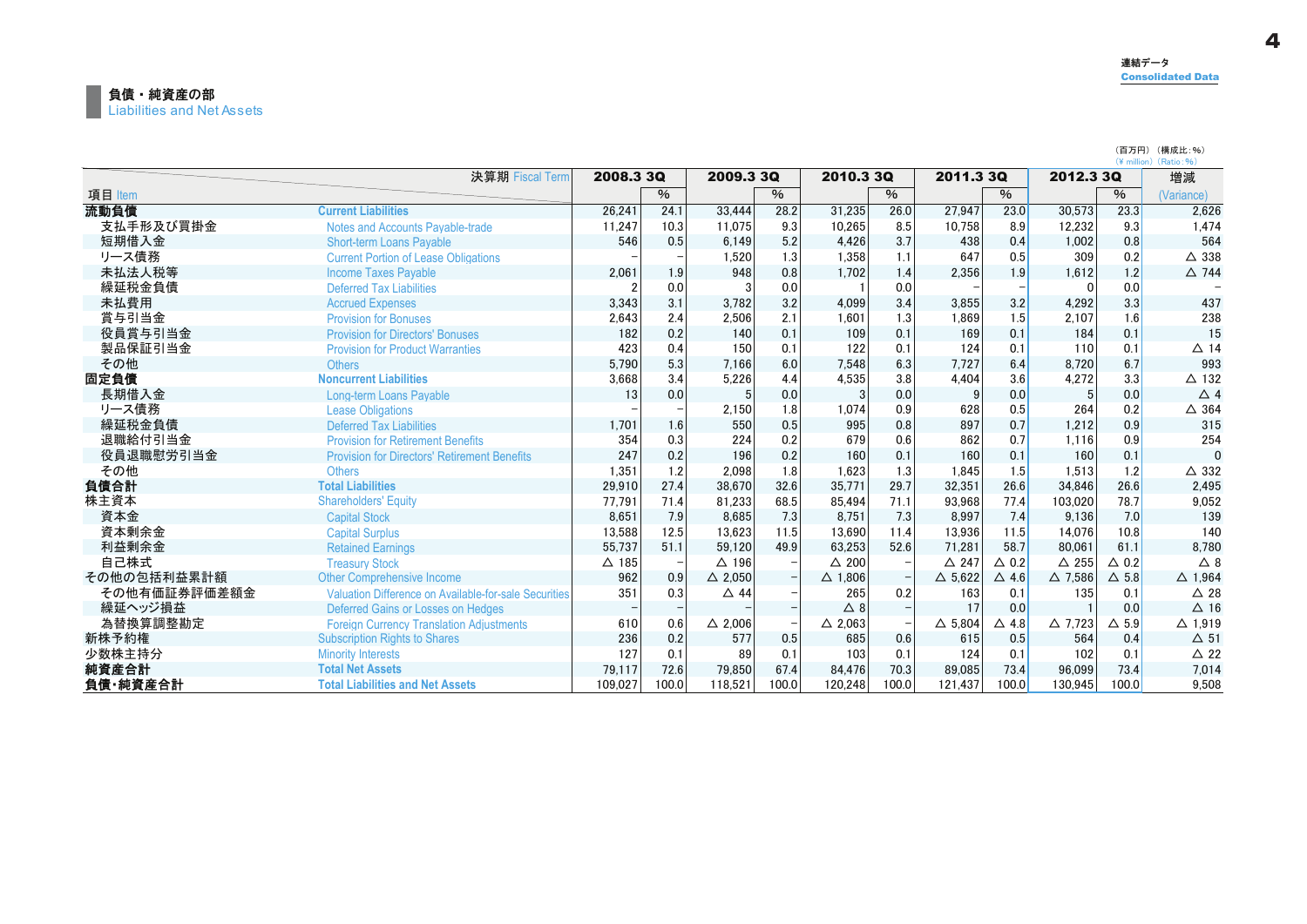## 連結損益計算書[第3四半期累計] Consolidated Data

## Consolidated Income Statement [3rd Quarter]

(百万円) (構成比:%) (\ million) (Ratio:%)

|                     | 決算期 Fiscal Term                                                                                  | 2008.3 3Q      |       | 2009.3 3Q       |       | 2010.3 3Q      |               | 2011.3 3Q   |               | 2012.3 3Q       |                                                                                                                                                                                                                                                                                                                                                                                                                                                                                    |
|---------------------|--------------------------------------------------------------------------------------------------|----------------|-------|-----------------|-------|----------------|---------------|-------------|---------------|-----------------|------------------------------------------------------------------------------------------------------------------------------------------------------------------------------------------------------------------------------------------------------------------------------------------------------------------------------------------------------------------------------------------------------------------------------------------------------------------------------------|
| 項目 Item             |                                                                                                  |                | $\%$  |                 | $\%$  |                | $\frac{0}{6}$ |             | $\frac{0}{0}$ |                 | $\%$                                                                                                                                                                                                                                                                                                                                                                                                                                                                               |
| 売上高                 | <b>Net Sales</b>                                                                                 | 78.338         | 100.0 | 80.636          | 100.0 | 83,162         | 100.0         | 89.712      | 100.0         | 96,913          | 100.0                                                                                                                                                                                                                                                                                                                                                                                                                                                                              |
| 売上原価                | <b>Cost of Sales</b>                                                                             | 31,134         | 39.7  | 27,783          | 34.5  | 29,514         | 35.5          | 31,975      | 35.6          | 35,782          | 36.9                                                                                                                                                                                                                                                                                                                                                                                                                                                                               |
| 売上総利益               | <b>Gross Profit</b>                                                                              | 47,203         | 60.3  | 52,853          | 65.5  | 53,648         | 64.5          | 57,737      | 64.4          | 61,130          | 63.1                                                                                                                                                                                                                                                                                                                                                                                                                                                                               |
| 販売費及び一般管理費          | Selling, General and Administrative                                                              | 37,397         | 47.7  | 42,764          | 53.0  | 42,515         | 51.1          | 44,287      | 49.4          | 47,475          | 49.0                                                                                                                                                                                                                                                                                                                                                                                                                                                                               |
| 営業利益                | Operating Income                                                                                 | 9.806          | 12.5  | 10.088          | 12.5  | 11,132         | 13.4          | 13,449      | 15.0          | 13.654          | 14.1                                                                                                                                                                                                                                                                                                                                                                                                                                                                               |
| 営業外収益               | Non-Operating Income                                                                             | 885            | 1.1   | 751             | 0.9   | 645            | 0.8           | 902         | 1.0           | 576             | 0.6                                                                                                                                                                                                                                                                                                                                                                                                                                                                                |
| 受取利息及び配当金           | <b>Interest and Dividend Income</b>                                                              | 170            | 0.2   | 157             | 0.2   | 127            | 0.2           | 138         | 0.2           | 153             | 0.2                                                                                                                                                                                                                                                                                                                                                                                                                                                                                |
| 受取ロイヤルティ            | <b>Royalty Income</b>                                                                            | 26             | 0.0   | 28              | 0.0   | 23             | 0.0           |             |               |                 |                                                                                                                                                                                                                                                                                                                                                                                                                                                                                    |
| 投資不動産収入             | Income from Investment Real Estate                                                               | 289            | 0.4   | 288             | 0.4   | 288            | 0.3           | 295         | 0.3           | 211             | $\frac{1}{1}$                                                                                                                                                                                                                                                                                                                                                                                                                                                                      |
| 業務提携契約一時金           | Initial Payment under Business Collaboration Agreement                                           |                |       |                 |       |                |               | 214         | 0.2           |                 |                                                                                                                                                                                                                                                                                                                                                                                                                                                                                    |
| 助成金                 | Subsidize revenue                                                                                |                |       |                 |       |                |               |             |               |                 |                                                                                                                                                                                                                                                                                                                                                                                                                                                                                    |
| 持分法による投資利益          | <b>Equity in Earnings of Affiliates</b>                                                          | 29             | 0.0   |                 |       |                |               |             |               |                 |                                                                                                                                                                                                                                                                                                                                                                                                                                                                                    |
| 為替差益                | Foreign Exchange Gain                                                                            | 195            | 0.2   |                 |       |                |               |             |               |                 |                                                                                                                                                                                                                                                                                                                                                                                                                                                                                    |
| その他                 | <b>Others</b>                                                                                    | 173            | 0.2   | 276             | 0.3   | 205            | 0.2           | 254         | 0.3           | 210             |                                                                                                                                                                                                                                                                                                                                                                                                                                                                                    |
| 営業外費用               | <b>Non-Operating Expenses</b>                                                                    | 229            | 0.3   | 2,953           | 3.7   | 696            | 0.8           | 1.457       | 1.6           | 1.004           | 1.0                                                                                                                                                                                                                                                                                                                                                                                                                                                                                |
| 支払利息及び割引料           | <b>Interest Expenses</b>                                                                         | 36             | 0.0   | 318             | 0.4   | 186            | 0.2           | 78          | 0.1           | 76              |                                                                                                                                                                                                                                                                                                                                                                                                                                                                                    |
| 営業権償却               | <b>Amortization of Goodwill</b>                                                                  |                |       |                 |       |                |               |             |               |                 | $\frac{1}{1}$                                                                                                                                                                                                                                                                                                                                                                                                                                                                      |
| 売上割引                | <b>Sales Discounts</b>                                                                           |                |       |                 |       |                |               |             |               |                 |                                                                                                                                                                                                                                                                                                                                                                                                                                                                                    |
| 投資不動産維持費            | Maintenance Cost of Investment Real Estate                                                       | 114            | 0.1   | 120             | 0.1   | 121            | 0.1           | 112         | 0.1           | 49              | $\begin{array}{c c} \hline \multicolumn{1}{c}{\textbf{1}} & \multicolumn{1}{c}{\textbf{1}} \\ \hline \multicolumn{1}{c}{\textbf{2}} & \multicolumn{1}{c}{\textbf{3}} \\ \hline \multicolumn{1}{c}{\textbf{4}} & \multicolumn{1}{c}{\textbf{5}} \\ \hline \multicolumn{1}{c}{\textbf{5}} & \multicolumn{1}{c}{\textbf{6}} \\ \hline \multicolumn{1}{c}{\textbf{6}} & \multicolumn{1}{c}{\textbf{7}} \\ \hline \multicolumn{1}{c}{\textbf{7}} & \multicolumn{1}{c}{\textbf{8}} \\ \$ |
| 為替差損                | <b>Foreign Exchange Loss</b>                                                                     |                |       | 2,420           | 3.0   | 266            | 0.3           | 1,033       | 1.2           | 751             |                                                                                                                                                                                                                                                                                                                                                                                                                                                                                    |
| その他                 | <b>Others</b>                                                                                    | 78             | 0.1   | 94              | 0.1   | 121            | 0.1           | 233         | 0.3           | 126             |                                                                                                                                                                                                                                                                                                                                                                                                                                                                                    |
| 経常利益                | <b>Ordinary Income</b>                                                                           | 10,461         | 13.4  | 7,886           | 9.8   | 11,081         | 13.3          | 12,894      | 14.4          | 13,226          | 13.6                                                                                                                                                                                                                                                                                                                                                                                                                                                                               |
| 特別利益                | <b>Extraordinary Profits</b>                                                                     | 13             | 0.0   | 156             | 0.2   | 61             | 0.1           | 20          | 0.0           | 16              | 0.0                                                                                                                                                                                                                                                                                                                                                                                                                                                                                |
| 投資有価証券売却益           | <b>Gain on Sales of Investment Securities</b>                                                    |                |       |                 |       |                |               |             |               |                 | $\Box$                                                                                                                                                                                                                                                                                                                                                                                                                                                                             |
| 固定資産売却益             | <b>Gains on Sale of Noncurrent Assets</b>                                                        | $\overline{2}$ | 0.0   | 133             | 0.2   | 48             | 0.1           |             | 0.0           | 12              |                                                                                                                                                                                                                                                                                                                                                                                                                                                                                    |
| 貸倒引当金戻入額            | <b>Reversal of Allowance for Doubtful Accounts</b>                                               | 10             | 0.0   | 23              | 0.0   |                | 0.0           | 12          | 0.0           |                 |                                                                                                                                                                                                                                                                                                                                                                                                                                                                                    |
| 役員退職慰労引当金戻入益        | <b>Reversal of Reserve for Directors' Retirement Benefits</b>                                    |                |       |                 |       |                |               |             |               |                 |                                                                                                                                                                                                                                                                                                                                                                                                                                                                                    |
| 持分変動による利益           | Investment Income from Change of Equity                                                          |                |       |                 |       |                |               |             |               |                 |                                                                                                                                                                                                                                                                                                                                                                                                                                                                                    |
| その他                 | <b>Others</b>                                                                                    |                |       |                 |       | $\overline{4}$ | 0.0           |             | 0.0           |                 |                                                                                                                                                                                                                                                                                                                                                                                                                                                                                    |
| 特別損失                | <b>Extraordinary Loss</b>                                                                        | 135            | 0.2   | 712             | 0.9   | 514            | 0.6           | 273         | 0.3           | 58              | $\begin{array}{c c} \hline \multicolumn{1}{c}{\textbf{1}} & \multicolumn{1}{c}{\textbf{1}} & \multicolumn{1}{c}{\textbf{1}} \\ \hline \multicolumn{1}{c}{\textbf{1}} & \multicolumn{1}{c}{\textbf{1}} & \multicolumn{1}{c}{\textbf{1}} & \multicolumn{1}{c}{\textbf{1}} \\ \hline \end{array}$                                                                                                                                                                                     |
| 固定資産除売却損            | Loss on Sales and Retirement of Noncurrent Assets                                                | 48             | 0.1   | 354             | 0.4   | 77             | 0.1           | 47          | 0.1           | 49              |                                                                                                                                                                                                                                                                                                                                                                                                                                                                                    |
| 投資有価証券売却損           | <b>Loss on Sales of Investment Securities</b>                                                    |                |       |                 |       |                |               |             |               |                 |                                                                                                                                                                                                                                                                                                                                                                                                                                                                                    |
| 投資有価証券等評価損          | <b>Loss on Valuation of Investment Securities</b>                                                | 80             | 0.1   | 15              | 0.0   | 436            | 0.5           | 38          | 0.0           |                 |                                                                                                                                                                                                                                                                                                                                                                                                                                                                                    |
| 資産除去債務会計基準の適用に伴う影響額 | Loss on Adjustment for Changes of<br><b>Accounting Standard for Asset Retirement Obligations</b> |                |       |                 |       |                |               | 187         | 0.2           |                 |                                                                                                                                                                                                                                                                                                                                                                                                                                                                                    |
| その他                 | <b>Others</b>                                                                                    | 7              | 0.0   | 342             | 0.4   | $\mathbf 0$    | 0.0           |             |               |                 |                                                                                                                                                                                                                                                                                                                                                                                                                                                                                    |
| 税金等調整前当期純利益         | Income before Income Taxes and Minority Interests                                                | 10.339         | 13.2  | 7.330           | 9.1   | 10.627         | 12.8          | 12.640      | 14.1          | 13.183          | 13.6                                                                                                                                                                                                                                                                                                                                                                                                                                                                               |
| 法人税、住民税及び事業税        | <b>Income Taxes-current</b>                                                                      | 4.425          | 5.6   | 3.522           | 4.4   | 3.860          | 4.6           | 4.643       | 5.2           | 4.780           | 4.9                                                                                                                                                                                                                                                                                                                                                                                                                                                                                |
| 過年度法人税              | <b>Income Taxes for Prior Periods</b>                                                            |                |       |                 |       |                |               |             |               |                 |                                                                                                                                                                                                                                                                                                                                                                                                                                                                                    |
| 法人税等調整額             | Income Taxes-deferred                                                                            | $\Delta$ 668   |       | $\triangle$ 800 |       | 12             | 0.0           | $\Delta$ 48 |               | $\triangle$ 194 | $\triangle$ 0.2                                                                                                                                                                                                                                                                                                                                                                                                                                                                    |
| 少数株主損益調整前純利益        | <b>Income before Minority Interests</b>                                                          |                |       |                 |       |                |               | 8,046       | 9.0           | 8,597           | 8.9                                                                                                                                                                                                                                                                                                                                                                                                                                                                                |
| 少数株主利益又は少数株主損失      | <b>Minority Interest</b>                                                                         | $\triangle$ 24 |       | $\triangle$ 2   |       | 12             | 0.0           | 15          | 0.0           | 13              | 0.0                                                                                                                                                                                                                                                                                                                                                                                                                                                                                |
| 当期純利益               | Net Income                                                                                       | 6.607          | 8.4   | 4.611           | 5.7   | 6.741          | 8.1           | 8,031       | 9.0           | 8,584           | 8.9                                                                                                                                                                                                                                                                                                                                                                                                                                                                                |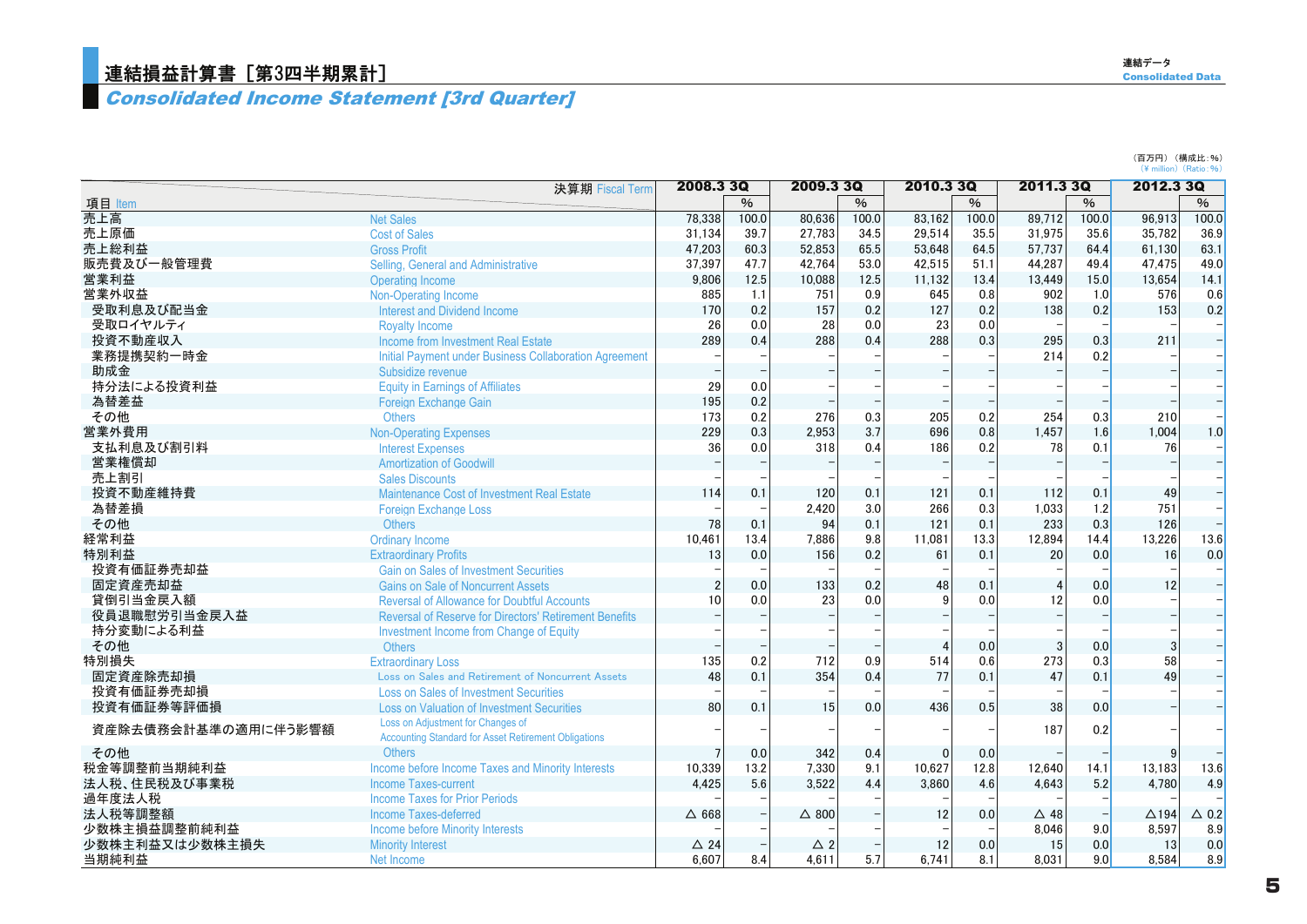## Consolidated Cash Flow Statement [3rd Quarter]

| 連結データ                    |
|--------------------------|
| <b>Consolidated Data</b> |

(百万円)<br>(¥ million)

| 項目 Item             |                                                                                        | 2008.3 3Q         |                   | 2009.3 3Q 2010.3 3Q | 2011.3 30         | 2012.3 3Q         |
|---------------------|----------------------------------------------------------------------------------------|-------------------|-------------------|---------------------|-------------------|-------------------|
| 営業活動によるキャッシュ・フロー    | <b>Net Cash Provided by (Used in) Operating Activities</b>                             |                   |                   |                     |                   |                   |
| 税金等調整前当期純利益         | Income before Income Taxes                                                             | 10.339            | 7.330             | 10.627              | 12,640            | 13.183            |
| 減価償却費               | <b>Depreciation and Amortization</b>                                                   | 2,931             | 5,551             | 5,149               | 5,076             | 5,260             |
| のれん償却額              | <b>Amortization of Goodwill</b>                                                        | 356               | 356               | 415                 | 482               | 748               |
| 資産除去債務会計基準の適用に伴う影響額 | Loss on adjustment for changes of accounting standard for asset retirement obligations |                   |                   |                     | 187               |                   |
| 賞与引当金の増減額           | Increase (Decrease) in Provision for Bonuses                                           | $\triangle$ 756   | $\triangle$ 960   | $\triangle$ 900     | $\triangle$ 983   | $\triangle$ 1.088 |
| 役員賞与引当金の増減額         | Increase (Decrease) in Provision for Directors' Bonuses                                | $\triangle$ 3     | $\Delta$ 11       | $\Delta$ 31         | $\Delta$ 13       | $\triangle$ 23    |
| 役員退職慰労引当金の増減額       | Increase (Decrease) in Provision for Directors' Retirement Benefits                    | $\Delta$ 17       | $\Delta$ 50       | $\Delta$ 36         |                   |                   |
| 退職給付引当金の増減額         | Increase (Decrease) in Provision for Retirement Benefits                               | 20                | 94                | 447                 | 292               | 396               |
| 前払年金費用の増減額          | Increase/Decrease in Prepaid Pension Cost                                              | $\Delta$ 111      |                   |                     |                   |                   |
| 貸倒引当金の増減額           | Increase (Decrease) in Allowance for Doubtful Accounts                                 | 6                 | $\triangle$ 23    | $\Delta$ 101        | 18                | 18                |
| 受取利息及び受取配当金         | Interest and Dividend Income                                                           | $\Delta$ 170      | $\Delta$ 157      | $\triangle$ 127     | $\triangle$ 138   | $\Delta$ 153      |
| 支払利息                | <b>Interest Expenses</b>                                                               | 36                | 318               | 175                 | 78                | 76                |
| 持分法による投資損益          | Equity in (Earnings) Losses of Affiliates                                              | $\triangle$ 29    | 30                | 45                  | 45                | 45                |
| 投資有価証券売却損益          | Loss (Gain) on Sales of Investment Securities                                          |                   |                   |                     |                   | $\qquad \qquad -$ |
| 投資有価証券評価損           | Loss (Gain) on valuation of Investment Securities                                      | 80                | 15                | 436                 | 38                |                   |
| 固定資産除売却損益           | <b>Loss on Retirement of Noncurrent Assets</b>                                         | 48                | 221               | 29                  | 42                | 36                |
| 売上債権の増減額            | Decrease (Increase) in Notes and Accounts Receivable-trade                             | 2,435             | 1,406             | 4,203               | △ 897             | $\triangle$ 1.426 |
| たな卸資産の増減額           | Increase (Decrease) in Inventories                                                     | $\triangle$ 3.470 | $\triangle$ 3,958 | $\triangle$ 1.620   | $\triangle$ 1.737 | $\triangle$ 4,403 |
| 仕入債務の増減額            | Increase (Decrease) in Notes and Accounts Payable-trade                                | $\triangle$ 959   | 2.384             | $\triangle$ 2,033   | 701               | 834               |
| 未払(未収)消費税等の増減額      | Increase (Decrease) in Consumption Taxes Payable (Receivable)                          | 9                 | $\triangle$ 886   | 579                 | $\triangle$ 279   | 111               |
| 役員賞与の支払額            | <b>Officer's Bonus</b>                                                                 |                   |                   |                     |                   |                   |
| その他                 | <b>Others</b>                                                                          | 356               | 999               | $\triangle$ 806     | 155               | 1.881             |
| 小計                  | <b>Total</b>                                                                           | 11.108            | 12.660            | 16.450              | 15.709            | 15.499            |
| 利息及び配当金の受取額         | <b>Interest and Dividends Received</b>                                                 | 156               | 140               | 110                 | 111               | 139               |
| 利息の支払額              | <b>Interest Expenses Paid</b>                                                          | $\Delta$ 15       | $\triangle$ 294   | $\Delta$ 171        | $\triangle$ 70    | $\triangle 39$    |
| 法人税等の支払額            | <b>Income Taxes Paid</b>                                                               | $\triangle$ 5.253 | $\triangle$ 5.045 | $\triangle$ 2.830   | $\triangle$ 4.750 | $\Delta$ 5.644    |
| 営業活動によるキャッシュ・フロー    | <b>Net Cash Provided by (Used in) Operating Activities</b>                             | 5.995             | 7.461             | 13.560              | 10.999            | 9.955             |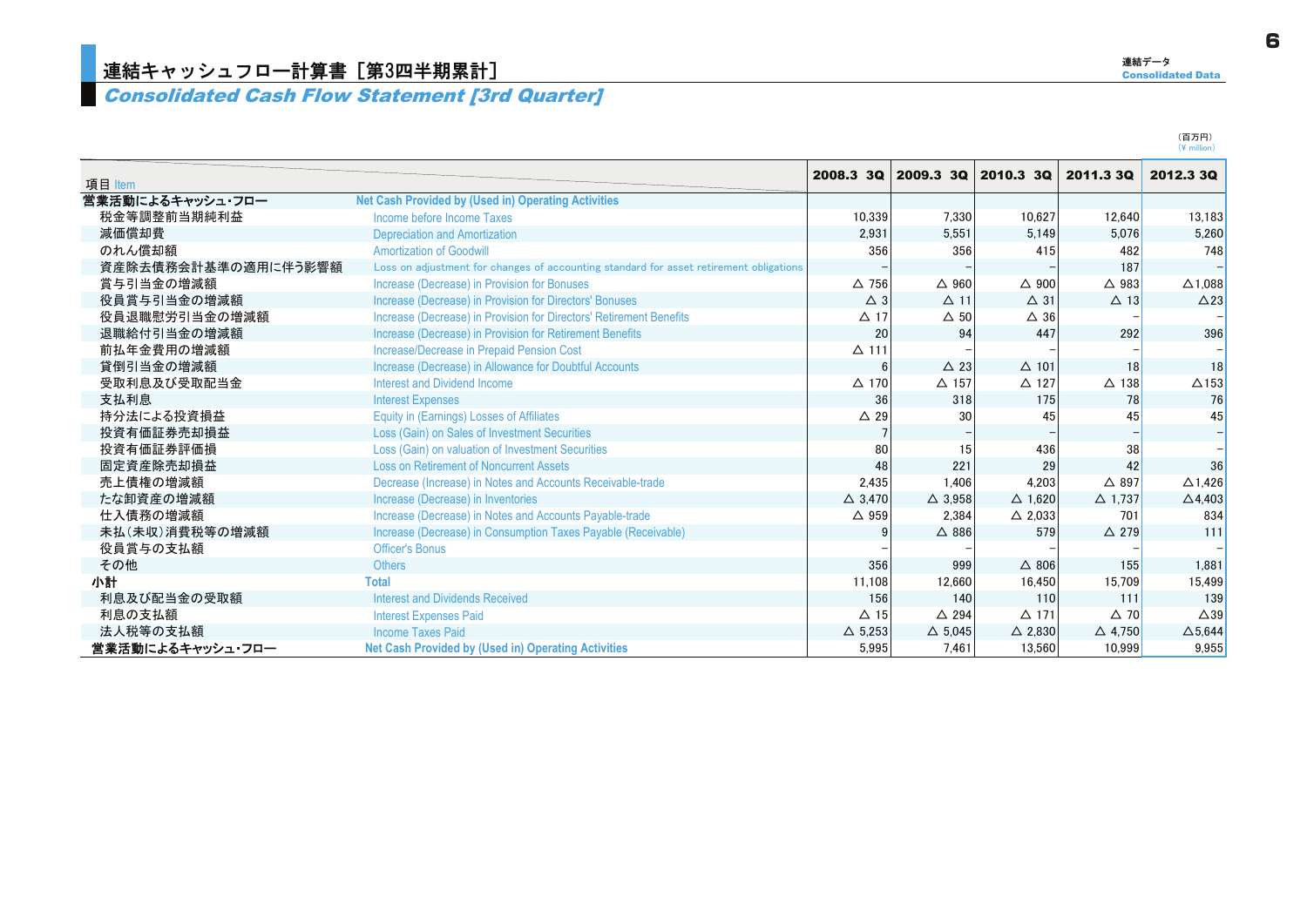(百万円)<br>(¥ million)

|                   |                                                                    | 決算期 Fiscal Term | 2008.3 3Q         | 2009.3 30         | 2010.3 30         | 2011.3 30         | 2012.3 30         |
|-------------------|--------------------------------------------------------------------|-----------------|-------------------|-------------------|-------------------|-------------------|-------------------|
| 項目 Item           |                                                                    |                 |                   |                   |                   |                   |                   |
| 投資活動によるキャッシュ・フロー  | Net Cash Provided by (Used in) Investment Activities               |                 |                   |                   |                   |                   |                   |
| 定期預金の預入による支出      | <b>Payments into Time Deposits</b>                                 |                 | $\triangle$ 32    | $\Delta$ 36       | $\triangle$ 4     | $\Delta$ 13       | $\triangle$ 24    |
| 定期預金の払い戻しによる収入    | Proceeds from Withdrawal of Time Deposits                          |                 |                   |                   | 42                |                   | 23                |
| 有形固定資産の取得による支出    | Purchase of Property, Plant and Equipment                          |                 | $\triangle$ 4.321 | $\triangle$ 7.977 | $\triangle$ 2.786 | $\triangle$ 3.981 | $\triangle$ 4,777 |
| 有形固定資産の売却による収入    | Proceeds from Sales of Property, Plan and Equipment                |                 |                   |                   | 119               | 116               | 33                |
| 無形固定資産の取得による支出    | <b>Purchase of Intangible Assets</b>                               |                 | $\Delta$ 1,613    | $\triangle$ 986   | $\triangle$ 1.622 | $\Delta$ 1,141    | $\Delta$ 1,172    |
| 投資有価証券の取得による支出    | <b>Purchase of Investment Securities</b>                           |                 | △ 993             | $\triangle$ 804   |                   |                   | $\Delta$ 370      |
| 投資有価証券の売却による収入    | <b>Proceeds from Sales of Investment Securities</b>                |                 | 77                |                   |                   |                   | 500               |
| 子会社株式の取得による収支     | Purchase of Investments in Subsidiaries                            |                 | $\triangle$ 1.290 | $\triangle$ 72    |                   | $\triangle$ 1.033 |                   |
| 投資不動産の取得による支出     | <b>Payment for Investment in Real Estate</b>                       |                 |                   |                   |                   |                   |                   |
| 事業譲受による支出         | Payments for transfer of business                                  |                 |                   |                   |                   |                   | $\Delta$ 1,900    |
| その他               | <b>Others</b>                                                      |                 | 98                | 241               | 73                | $\Delta$ 101      | $\triangle$ 64    |
| 投資活動によるキャッシュ・フロー  | Net Cash Provided by (Used in) Investment Activities               |                 | $\triangle$ 8.074 | $\triangle$ 9.634 | $\triangle$ 4.177 | $\Delta$ 6.154    | $\Delta$ 7.754    |
| 財務活動によるキャッシュ・フロー  | <b>Net Cash Provided by (Used in) Financing Activities</b>         |                 |                   |                   |                   |                   |                   |
| 短期借入金純増減額         | Net Increase (Decrease) in Short-term Loans Payable                |                 | 559               | 10.725            | $\Delta$ 1.726    | 443               | 807               |
| 長期借入による収入         | Proceeds from Long-term Loans Payable                              |                 |                   |                   |                   |                   | $\Omega$          |
| 長期借入金の返済による支出     | Repayments of Long-term Loans Payable                              |                 | $\Delta$ 51       | $\triangle$ 44    | $\triangle$ 49    | $\triangle$ 7     | $\triangle 4$     |
| 株式の発行による収入        | Proceeds from Issuance of Common Stock                             |                 | 198               | 55                | 131               | 298               | 157               |
| 少数株主からの払込みによる収入   | Proceeds from Stock Issuance to Minority Shareholders              |                 | 12                |                   | $\Omega$          |                   |                   |
| 自己株式の取得による支出      | <b>Purchase of Treasury Stock</b>                                  |                 | $\Delta$ 17       | $\triangle$ 9     | $\triangle$ 4     | $\triangle$ 43    | $\triangle 3$     |
| 配当金の支払額           | <b>Cash Dividends Paid</b>                                         |                 | $\triangle$ 2.031 | $\triangle$ 2.658 | $\triangle$ 2.609 | $\triangle$ 3.026 | $\Delta$ 3,184    |
| 少数株主への配当金の支払額     | <b>Dividend Paid to Minority Shareholders</b>                      |                 |                   |                   |                   |                   |                   |
| その他               | <b>Others</b>                                                      |                 |                   | $\Delta$ 1.759    | $\Delta$ 1.168    | $\Delta$ 831      | $\triangle$ 474   |
| 財務活動によるキャッシュ・フロー  | <b>Net Cash Provided by (Used in) Financing Activities</b>         |                 | $\Delta$ 1.329    | 6.310             | $\triangle$ 5.422 | $\Delta$ 3,167    | $\Delta$ 2,701    |
| 現金及び現金同等物に係る換算差額  | <b>Effect of Exchange Rate Change on Cash and Cash Equivalents</b> |                 | 89                | $\triangle$ 1.473 | $\Delta$ 175      | $\triangle$ 997   | $\triangle 623$   |
| 現金及び現金同等物の増減額     | Net Increase (Decrease) in Cash and Cash Equivalents               |                 | $\triangle$ 3.318 | 2.663             | 3,785             | 679               | $\Delta$ 1,124    |
| 現金及び現金同等物の期首残高    | <b>Cash and Cash Equivalents at Beginning of Term</b>              |                 | 12,714            | 9.679             | 9.410             | 13.812            | 18,915            |
| 現金及び現金同等物の期首残高調整額 | <b>Increase (Decrease) of Cash and Cash Equivalents</b>            |                 |                   |                   |                   |                   |                   |
|                   | Due to Fiscal Year-end Change for Subsidiaries                     |                 |                   |                   |                   |                   |                   |
| 現金及び現金同等物の期末残高    | <b>Cash and Cash Equivalents at End of Term</b>                    |                 | 9.405             | 12.342            | 13.195            | 14.491            | 17,791            |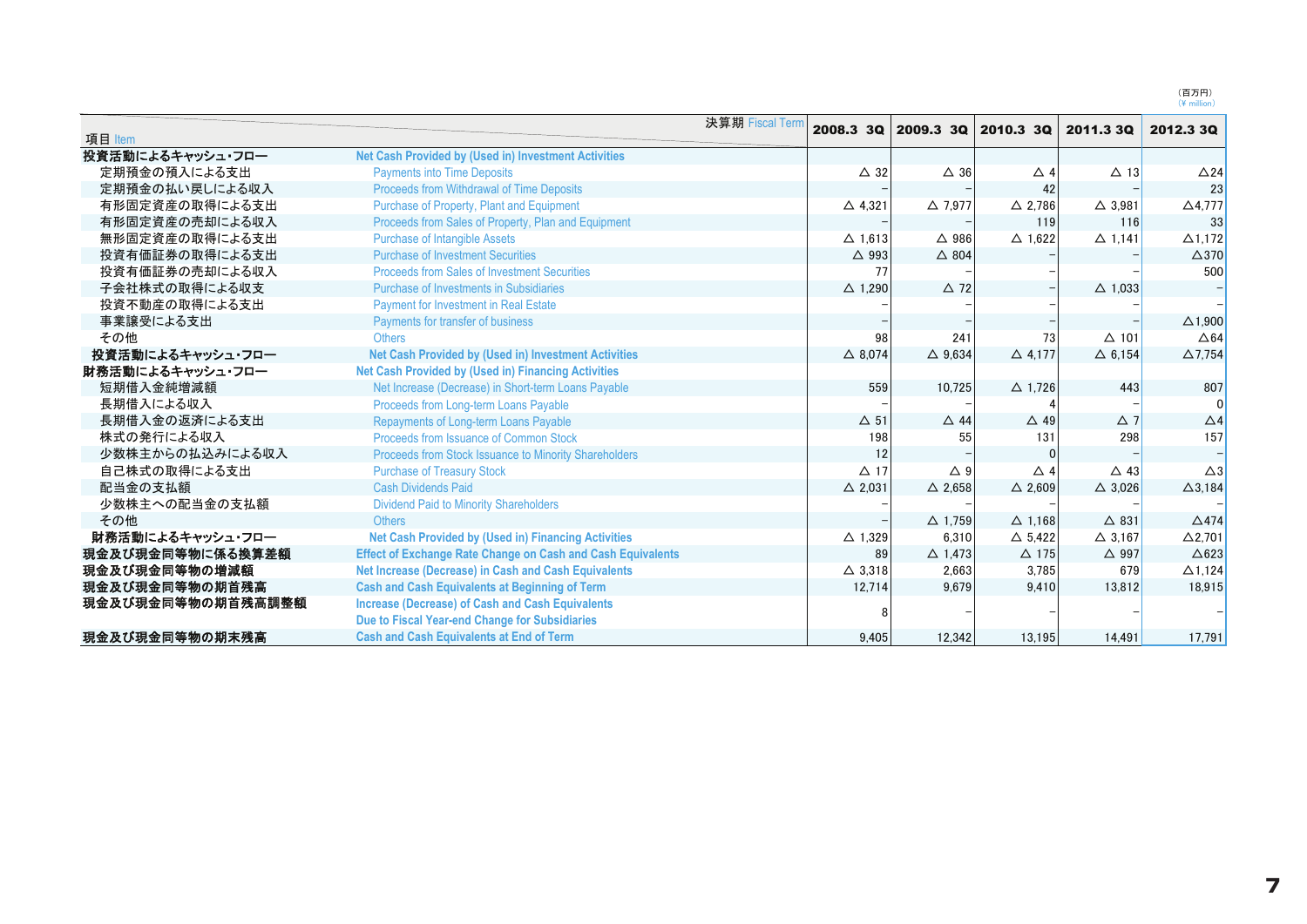## 地域別・事業別・品目別売上高[第3四半期累計] Consolidated Data

## Net Sales by Destination, Business and Product type [3rd Quarter]

#### 地域別売上高

Net Sales by Destination

|      |                | 決算期 Fiscal Term    |        | 2008.3 3Q        |           |        | 2009.3 3Q         |        |        | 2010.3 3Q |                            |        | 2011.3 3Q |                    |        | 2012.3 3Q         |           | 2012.3 通期予想<br>(Forecast) |
|------|----------------|--------------------|--------|------------------|-----------|--------|-------------------|--------|--------|-----------|----------------------------|--------|-----------|--------------------|--------|-------------------|-----------|---------------------------|
|      |                |                    |        | Ratio            | YoY       |        | Ratio             | YoY    |        | Ratio     | YoY                        |        |           | YoY                |        | Ratio             | $Y o Y^*$ |                           |
|      | 地域 Destination |                    |        | (9/6)            | $($ % $)$ |        | $\mathcal{O}_0$   | $($ %) |        | $(9)_{0}$ | $\mathcal{O}_{\mathbf{0}}$ |        | $($ % $)$ | $($ % $)$          |        | $\frac{9}{6}$     | (9/6)     |                           |
| 国    | 内              | Japan              | 23,567 | 30.1             | 91.7      | 24.222 | 30.0              | 102.8  | 25,392 | 30.5      | 104.8                      | 26.666 | 29.7      | 105.0              | 27.249 | 28.1              | 102.2     | 40.000                    |
| 米州   |                | Americas           | 15,067 | 19.2             | 109.5     | 7,417  | 21.6              | 15.6   | 16.694 | 20.1      | 95.8                       | 19.231 | 21.4      | 115.2              | 20.925 | 21.6              | 108.8     | 27.700                    |
| 欧州   |                | Europe             | 29,062 | 37.1             | 129.3     | 26.814 | 33.3              | 92.3   | 26.961 | 32.4      | 100.5                      | 25.767 | 28.7      | 95.6               | 27.694 | 28.6              | 107.5     | 37,300                    |
| 中国   |                | China              | 6,005  | 7.7 <sub>1</sub> | 121.5     | 6,828  | 8.5               | 113.7  | 8.719  | 10.5      | 127.7                      | 1.363  | 12.7      | 130.3 <sub>1</sub> | 14.376 | 14.8              | 126.5     | 19,200                    |
|      | アジア・パシフィック     | Asia-Pacific       | 4,635  | 5.9              | 119.6     | 5,352  | 6.6               | 115.5  | 5.395  | 6.5       | 100.8                      | 6,683  | 7.5       | 123.9              | 6.666  | 6.9               | 99.7      | 9.800                     |
| 海外 計 |                | Overseas Total     | 54.770 | 69.9             | 121.6     | 56.413 | 70.0 <sub>1</sub> | 103.0  | 57.769 | 69.5      | 102.4                      | 63.046 | 70.3      | 109.1              | 69.663 | 71.9 <sub>1</sub> | 110.5     | 94,000                    |
|      | 合              | <b>Total Sales</b> | 78,338 | 100.0            | 110.7     | 80.636 | 100.0             | 102.9  | 83,162 | 100.0     | 103.1                      | 89.712 | 100.0     | 107.9              | 96.913 | 100.0             | 108.0     | 134,000                   |

#### 事業別売上高

**Net Sales by Business** 

|                | 決算期 Fiscal Term           |        | 2008.3 3Q        |           |        | 2009.3 3Q |               |        | 2010.3 3Q |       |        | 2011.3 3Q |       |        | 2012.3 3Q         |                  | 2012.3 通期予想<br>(Forecast) |
|----------------|---------------------------|--------|------------------|-----------|--------|-----------|---------------|--------|-----------|-------|--------|-----------|-------|--------|-------------------|------------------|---------------------------|
|                |                           |        | Ratio            | YoY       |        | Ratio     | YoY           |        | Ratio     | YoY   |        | Ratio     | YoY   |        | Ratio             | YoY <sup>*</sup> |                           |
| 事業 Business    |                           |        | (9/6)            | $($ % $)$ |        | (9/6)     | $\frac{9}{6}$ |        | $($ % $)$ | (9)   |        | (9/6)     | (9/6) |        | $(9)_{0}$         | (9/6)            |                           |
| 血球計数検査         | Hematology                | 49.618 | 63.3             | 116.3     | 52,333 | 64.9      | 105.5         | 52.121 | 62.7      | 99.6  | 56.011 | 62.4      | 107.5 | 60.056 | 62.0              | 107.2            | 81,700                    |
| 血液凝固検査         | <b>Hemostasis</b>         | 9,907  | 12.6             | 104.0     | 10,332 | 12.8      | 104.3         | 10.749 | 12.9      | 104.0 | 11.530 | 12.9      | 107.3 | 13.007 | 13.4 <sub>1</sub> | 112.8            | 17,170                    |
| 免疫検査           | Immunochemistry           | 2.216  | 2.8              | 86.4      | 1.912  | 2.4       | 86.3          | 1,731  | 2.1       | 90.5  | 1,951  | 2.2       | 112.7 | 1.465  | 1.5               | 75.1             | 3.010                     |
| 生化学検査          | <b>Clinical Chemistry</b> | 2,029  | 2.6              | 97.9      | 868.1  | 2.31      | 92.1          | 2.392  | 2.9       | 128.1 | 2,278  | 2.5       | 95.2  | 2.381  | 2.5               | 104.5            | 3.830                     |
| 尿検査            | <b>Urinalysis</b>         | 5,358  | 6.8              | 119.6     | 5,531  | 6.9       | 103.2         | 5,898  | 7.1       | 106.6 | 6,803  | 7.6       | 115.3 | 7.7711 | 8.0               | 114.2            | 10,350                    |
| POC検査          | <b>Point of Care</b>      | 2,404  | 3.1              | 92.1      | .882   | 2.3       | 78.3          | 2,672  | 3.2       | 142.0 | 2,751  | 3.1       | 103.0 | 3.502  | 3.6               | 127.3            | 4,440                     |
| その他            | Others                    | 2.360  | 3.0 <sub>1</sub> | 128.3     | 3.127  | 3.9       | 132.5         | 3,377  | 4.1       | 108.0 | 3.562  | 4.0       | 105.5 | 3.786  | 3.9               | 106.3            | 6.320                     |
| Diagnostics    | <b>Diagnostics</b>        | 73,895 | 94.3             | 112.4     | 76.988 | 95.5      | 104.2         | 78.943 | 94.9      | 102.5 | 84.889 | 94.6      | 107.5 | 91.971 | 94.9              | 108.3            | 126,820                   |
|                |                           | 2.702  | 3.4              | 83.9      | 2,026  | 2.5       | 75.0          | 1.532  | 1.8       | 75.6  | 1,909  | 2.1       | 124.6 | 2.423  | 2.5               | 126.9            | 3.180                     |
| Diagnostics/IT | Diagnostics/IT            | 76.597 | 97.8             | 111.0     | 79.014 | 98.0      | 103.2         | 80.475 | 96.8      | 101.8 | 86.799 | 96.8      | 107.9 | 94.395 | 97.4              | 108.8            | 130,000                   |
| その他事業          | <b>Other Business</b>     | 1.741  | 2.2              | 98.5      | 1.622  | 2.0       | 93.2          | 2.686  | 3.2       | 165.6 | 2,913  | 3.2       | 108.5 | 2.517  | 2.6               | 86.4             | 4,000                     |
| 合              | <b>Total Sales</b>        | 78.338 | 100.0            | 10.7      | 80.636 | 100.0     | 02.9          | 83.162 | 100.0     | 103.1 | 89.712 | 100.0     | 107.9 | 96.913 | 100.0             | 108.0l           | 134.000                   |

#### 品目別売上高

Net Sales by Product Type

|                 | 決算期 Fiscal Term             |        | 2008.3 3Q |       |        | 2009.3 3Q |           |        | 2010.3 3Q |           |        | 2011.3 3Q |           |        | 2012.3 3Q         |         | 2012.3 通期予想<br>(Forecast) |
|-----------------|-----------------------------|--------|-----------|-------|--------|-----------|-----------|--------|-----------|-----------|--------|-----------|-----------|--------|-------------------|---------|---------------------------|
|                 |                             |        | Ratio     | YoY   |        | Ratio     | YoY       |        | Ratiu     | YoY       |        | Ratio     | YoY       |        | Ratio             | Y o Y * |                           |
| 品目 Product Type |                             |        | $(9)_{0}$ | (9)   |        | (9)       | $(9)_{0}$ |        | $(9)_{0}$ | $($ % $)$ |        | (9/6)     | $(9)_{0}$ |        | (9/6)             | (9/6)   |                           |
| 検体検査機器          | Instrument                  | 25,505 | 32.6      | 101.9 | 25.021 | 31.0      | 98.1      | 23.985 | 28.8      | 95.9      | 28.209 | 31.4      | 17.6      | 31.415 | 32.4 <sub>1</sub> | 111.4   | 44.700                    |
| 検体検査試薬          | Reagent                     | 34.887 | 44.5      | 113.6 | 36,827 | 45.7      | 105.6     | 39.602 | 47.6      | 107.5     | 40,979 | 45.7      | 103.5     | 44.387 | 45.8              | 108.3   | 59,900                    |
| 保守サービス          | Maintenance Service & Parts | 6,605  | 8.4       | 115.4 | 7.182  | 8.9       | 108.7     | 8,398  | 10.1      | 116.9     | 8.958  | 10.0      | 106.7     | 9.484  | 9.8               | 105.9   | 12.800                    |
| その他             | Others                      | 11,339 | 14.5      | 122.2 | 1.605  | 14.4      | 102.3     | 1.175  | 13.4      | 96.3      | 1,566  | 12.9      | 103.5     | 1.626  | 12.0              | 100.5   | 16.600                    |
| 合計              | <b>Total Sales</b>          | 78,338 | 100.0     | 110.7 | 80.636 | 100.0     | 102.9     | 83.162 | 100.0     | 103.1     | 89.712 | 100.0     | 107.9     | 96.913 | 100.0             | 108.0   | 134,000                   |

※前年同期を100%としています。 ●通期予想は、2011年11月に修正したものです。 ※Previous period = 100% ●Business forecast was revised on November 2011. 8

(百万円) (\ million)

(百万円) (\ million)

(百万円) (\ million)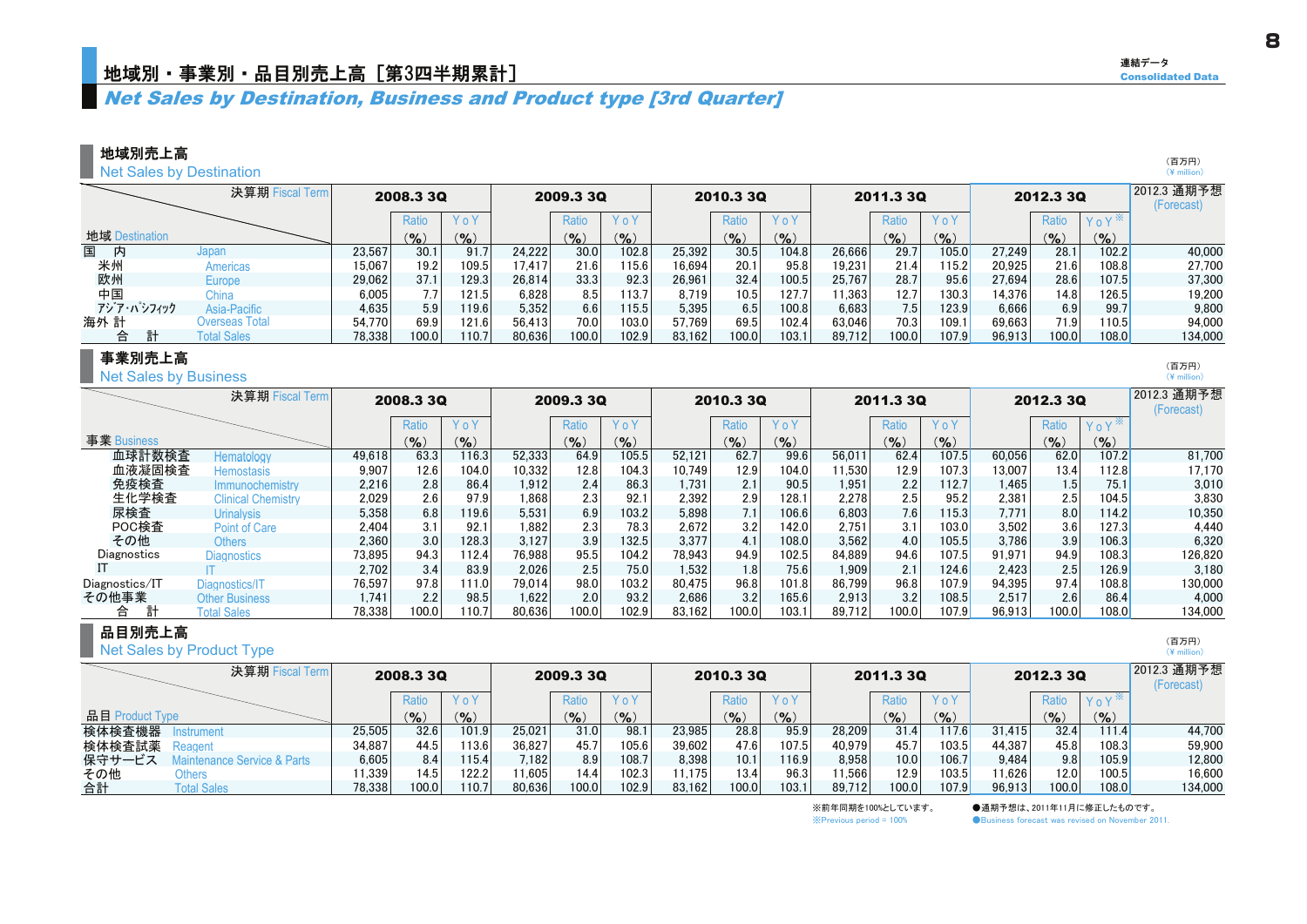#### 地域別・事業別売上高 Consolidated DataNet Sales by Destination and Business

(百万円)(\ million)

| 国内 | Japan |
|----|-------|
|----|-------|

|                | 決算期 Fiscal Term           |        | 2008.3 3Q |           |        | 2009.3 3Q |                    |        | 2010.3 3Q |       |        | 2011.3 3Q |           |        | 2012.3 3Q |                  |
|----------------|---------------------------|--------|-----------|-----------|--------|-----------|--------------------|--------|-----------|-------|--------|-----------|-----------|--------|-----------|------------------|
|                |                           |        | Ratio     | YoY       |        | Ratio     | YoY                |        | Ratio     | YoY   |        | Ratio     | YoY       |        | Ratio     | YoY <sup>*</sup> |
| 事業 Business    |                           |        | $(9)_{0}$ | $($ % $)$ |        | $(9)_{0}$ | $($ % $)$          |        | $(9)_{0}$ | (9/6) |        | $(9)_{0}$ | $($ % $)$ |        | $(9)_{0}$ | (9)              |
| 血球計数検査         | Hematology                | 9.187  | 39.0      | 95.7      | 9.556  | 39.5      | 104.0              | 9.600  | 37.8      | 100.5 | 10.317 | 38.7      | 107.5     | 11.099 | 40.7      | 107.6            |
| 血液凝固検査         | <b>Hemostasis</b>         | 3.729  | 15.8      | 93.6      | 3.870  | 16.0      | 103.8              | 3,954  | 15.6      | 102.2 | 4.107  | 15.4      | 103.9     | 4,302  | 15.8      | 104.7            |
| 免疫検査           | Immunochemistry           | 2,192  | 9.3       | 86.0      | 1.905  | 7.9       | 86.9               | 1.711  | 6.7       | 89.8  | 1.925  | 7.2       | 112.5     | 1,450  | 5.3       | 75.3             |
| 生化学検査          | <b>Clinical Chemistry</b> | 1.456  | 6.2       | 91.4      | 1.250  | 5.2       | 85.9               | 367,   | 5.4       | 109.4 | 1.267  | 4.8       | 92.7      | 1,372  | 5.0       | 108.3            |
| 尿検査            | <b>Urinalysis</b>         | 1.170  | 5.0       | 102.2     | 1.087  | 4.5       | 92.9               | 1.127  | 4.4       | 103.7 | 1.387  | 5.2       | 123.1     | 1.520  | 5.6       | 109.6            |
| POC検査          | <b>Point of Care</b>      | 1.994  | 8.5       | 77.3      | 1.535  | 6.3       | 77.0               | 2.413  | 9.5       | 157.2 | 1.520  | 5.7       | 63.0      | 1,623  | 6.0       | 106.8            |
| その他            | <b>Others</b>             | 1.329  | 5.6       | 125.4     | 2.401  | 9.9       | 180.7              | 2.576  | 10.1      | 107.3 | 3.064  | 11.5      | 118.9     | 3,147  | 11.6      | 102.7            |
| Diagnostics    | <b>Diagnostics</b>        | 21,061 | 89.4      | 93.6      | 21,609 | 89.2      | 102.6              | 22,751 | 89.6      | 105.3 | 23,591 | 88.5      | 103.7     | 24,515 | 90.0      | 103.9            |
| IT             |                           | 1.074  | 4.6       | 65.8      | 1.172  | 4.8       | 109.1              | 1.021  | 4.0       | 87.1  | 1.387  | 5.2       | 135.8     | 1.734  | 6.4       | 125.0            |
| Diagnostics/IT | Diagnostics/IT            | 22.136 | 93.9      | 91.7      | 22.781 | 94.1      | 102.9              | 23.772 | 93.6      | 104.4 | 24.979 | 93.7      | 105.1     | 26,250 | 96.3      | 105.1            |
| その他事業          | <b>Other Business</b>     | 1.431  | 6.1       | 92.1      | 1.440  | 5.9       | 100.6              | 1.619  | 6.4       | 112.4 | 1.687  | 6.3       | 104.2     | 998    | 3.7       | 59.2             |
| 計<br>合         | <b>Total Sales</b>        | 23.567 | 100.0     | 91.7      | 24.222 | 100.0     | 102.8 <sub>1</sub> | 25.392 | 100.0     | 104.8 | 26.666 | 100.0     | 105.0     | 27.249 | 100.0     | 102.2            |

#### ■ 海外 Overseas

|                | 決算期 Fiscal Term           |        | 2008.3 3Q        |           |        | 2009.3 3Q |                            |        | 2010.3 3Q |           |        | 2011.3 3Q |       |        | 2012.3 3Q                  |           |
|----------------|---------------------------|--------|------------------|-----------|--------|-----------|----------------------------|--------|-----------|-----------|--------|-----------|-------|--------|----------------------------|-----------|
|                |                           |        | Ratio            | YoY       |        | Ratio     | YoY                        |        | Ratio     | YoY       |        | Ratio     | YoY   |        | Ratio                      | $Y_0Y^*$  |
| 事業 Business    |                           |        | (9/6)            | $(9)_{0}$ |        | $(9)_{0}$ | $\mathcal{O}_{\mathbf{O}}$ |        | (9/6)     | $(9)_{0}$ |        | $($ % $)$ | (9/6) |        | $\left(\frac{9}{6}\right)$ | $(9)_{0}$ |
| 血球計数検査         | Hematology                | 40.431 | 73.8             | 122.2     | 42.776 | 75.8      | 105.8                      | 42.521 | 73.6      | 99.4      | 45.693 | 72.5      | 107.5 | 48.957 | 70.3                       | 107.1     |
| 血液凝固検査         | Hemostasis                | 6.177  | 11.3             | 111.5     | 6.461  | 11.5      | 104.6                      | 6.795  | 11.8      | 105.2     | 7.423  | 11.8      | 109.2 | 8,705  | 12.5                       | 117.3     |
| 免疫検査           | Immunochemistry           | 24     | 0.0 <sub>1</sub> | 171.4     |        | 0.0       | 29.2                       | 20     | 0.0       | 285.7     | 26     | 0.0       | 130.0 | 15     | 0.0                        | 57.7      |
| 生化学検査          | <b>Clinical Chemistry</b> | 572    | 1.0              | 119.4     | 617    | 1.1       | 107.9                      | 1.024  | 1.8       | 166.0     | 1,010  | 1.6       | 98.6  | 1,008  | 1.4                        | 99.8      |
| 尿検査            | <b>Urinalysis</b>         | 4.187  | 7.6              | 125.6     | 4.443  | 7.9       | 106.1                      | 4.771  | 8.3       | 107.4     | 5.416  | 8.6       | 113.5 | 6.251  | 9.0                        | 115.4     |
| POC検査          | <b>Point of Care</b>      | 409    | 0.7              | .514.8    | 346    | 0.6       | 84.6                       | 259    | 0.4       | 74.9      | 1,231  | 2.0       | 475.3 | 1,879  | 2.7                        | 152.6     |
| その他            | Others                    | 1.0301 | 1.9 <sup>1</sup> | 132.2     | 726    | 1.31      | 70.5                       | 800    | 1.4       | 110.2     | 497    | 0.8       | 62.1  | 638    | 0.9                        | 128.4     |
| Diagnostics    | <b>Diagnostics</b>        | 52.833 | 96.5             | 122.1     | 55,379 | 98.2      | 104.8                      | 56.191 | 97.3      | 101.5     | 61.298 | 97.2      | 109.1 | 67.455 | 96.8                       | 110.0     |
|                |                           | 1.627  | 3.0              | 102.3     | 853    | 1.5       | 52.4                       | 511    | 0.9       | 59.9      | 521    | 0.8       | 102.0 | 689    | 1.0                        | 132.2     |
| Diagnostics/IT | Diagnostics/IT            | 54.461 | 99.4             | 121.4     | 56.232 | 99.7      | 103.3                      | 56.703 | 98.2      | 100.8     | 61.819 | 98.1      | 109.0 | 68.144 | 97.8                       | 110.2     |
| その他事業          | <b>Other Business</b>     | 309    | 0.6              | 145.1     | 181    | 0.3       | 58.6                       | 1.066  | 1.8       | 589.0     | 1.226  | 1.9       | 115.0 | 1.519  | 2.2                        | 123.9     |
| 合              | <b>Total Sales</b>        | 54.770 | 100.0            | 121.6     | 56.413 | 100.0     | 103.0                      | 57.769 | 100.0     | 102.4     | 63.046 | 100.0     | 109.1 | 69.663 | 100.0                      | 110.5     |

※Previous period = 100% ※前年同期を100%としています。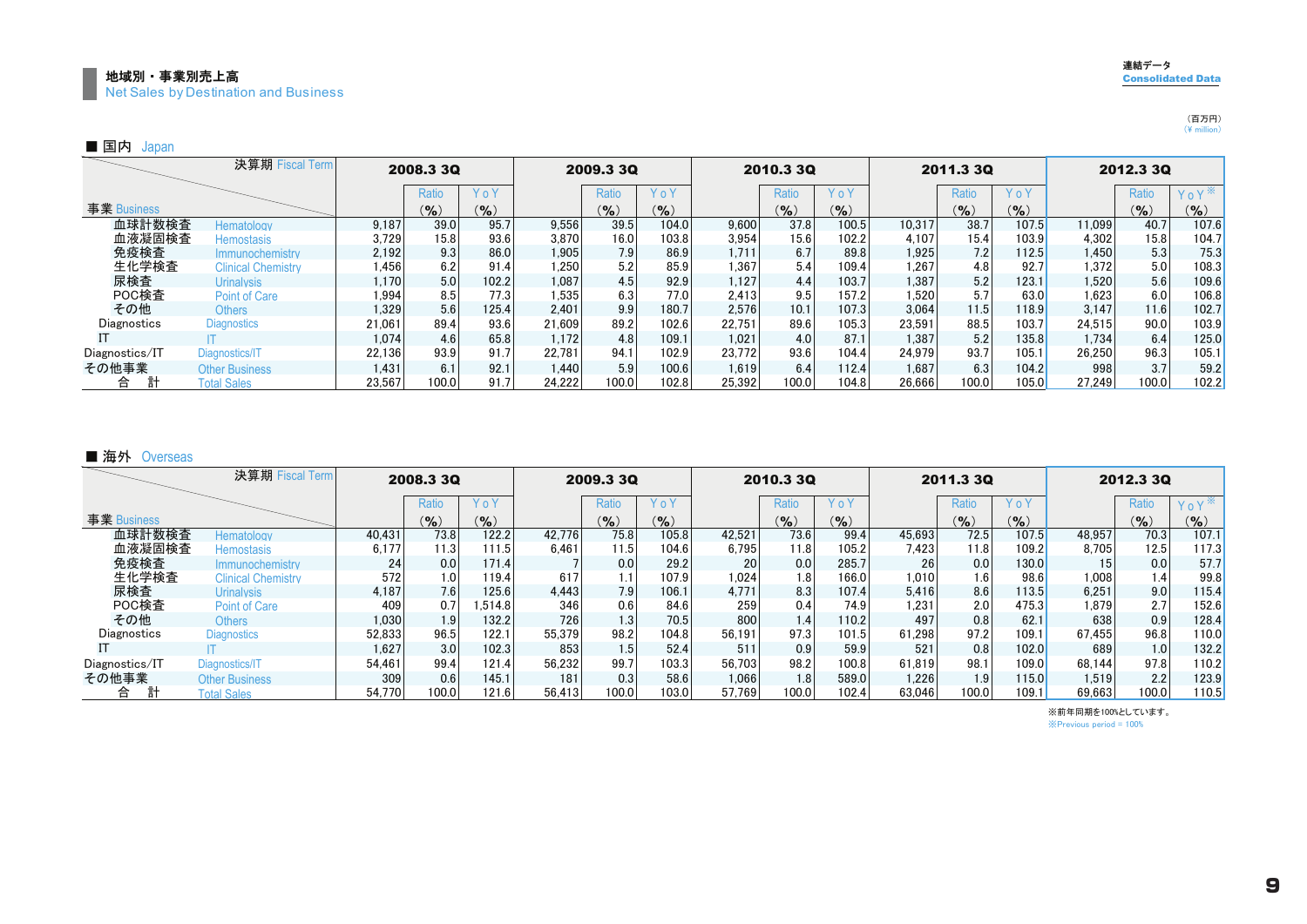#### ■ 米州 Americas

| $\blacksquare$ $\blacksquare$ $\blacksquare$ $\blacksquare$ $\blacksquare$ $\blacksquare$ |                           |        |           |                 |        |           |           |        |           |           |        |                  |                 |        |           |                            |
|-------------------------------------------------------------------------------------------|---------------------------|--------|-----------|-----------------|--------|-----------|-----------|--------|-----------|-----------|--------|------------------|-----------------|--------|-----------|----------------------------|
|                                                                                           | 決算期 Fiscal Term           |        | 2008.3 3Q |                 |        | 2009.3 3Q |           |        | 2010.3 3Q |           |        | 2011.3 3Q        |                 |        | 2012.3 3Q |                            |
|                                                                                           |                           |        | Ratio     | YoY             |        | Ratio     | YoY       |        | Ratio     | YoY       |        | Ratio            | YoY             |        | Ratio     | YoY <sup>*</sup>           |
| 事業 Business                                                                               |                           |        | (9/6)     | $\mathcal{O}_0$ |        | (9/6)     | $($ % $)$ |        | (9)       | $($ % $)$ |        | (9)              | $\mathcal{O}_0$ |        | (9/6)     | $\mathcal{O}_{\mathbf{O}}$ |
| 血球計数検査                                                                                    | Hematology                | 12.100 | 80.3      | 115.3           | 14,285 | 82.0      | 118.1     | 13.931 | 83.4      | 97.5      | 15.520 | 80.7             | 111.4           | 16,805 | 80.3      | 108.3                      |
| 血液凝固検査                                                                                    | <b>Hemostasis</b>         | .548   | 10.3      | 90.8            | 1.484  | 8.5       | 95.9      | 1.195  | 7.21      | 80.5      | 1,370  | 7.1              | 114.6           | 1.046  | 5.0       | 76.4                       |
| 免疫検査                                                                                      | Immunochemistry           |        |           |                 |        |           |           |        |           |           | 0.0    | 0.0 <sub>1</sub> |                 |        |           |                            |
| 生化学検査                                                                                     | <b>Clinical Chemistry</b> |        |           |                 |        |           |           |        |           |           |        |                  |                 |        |           |                            |
| 尿検査                                                                                       | <b>Urinalysis</b>         | 1.214  | 8.1       | 91.3            | .520   | 8.7       | 125.2     | 1.404  | 8.4       | 92.4      | 1.382  | 7.2              | 98.4            | 1,499  | 7.2       | 108.5                      |
| POC検査                                                                                     | Point of Care             |        |           |                 |        |           |           |        |           |           | 769    | 4.0              |                 | 1.235  | 5.9       | 160.6                      |
| その他                                                                                       | <b>Others</b>             |        |           |                 |        |           |           |        |           |           |        |                  |                 |        |           |                            |
| Diagnostics                                                                               | <b>Diagnostics</b>        | 14.864 | 98.7      | 109.9           | 17.292 | 99.3      | 116.3     | 16.531 | 99.0      | 95.6      | 19.043 | 99.0             | 115.2           | 20.589 | 98.4      | 108.1                      |
|                                                                                           |                           | 202    | 1.31      | 87.1            | 125    | 0.7       | 61.9      | 162    | 1.0       | 129.6     | 188    | 1.0 <sub>l</sub> | 116.0           | 336    | 1.6       | 178.7                      |
| Diagnostics/IT                                                                            | Diagnostics/IT            | 15.067 | 100.0     | 109.5           | 17.417 | 100.0     | 115.6     | 16.694 | 100.0     | 95.8      | 19.231 | 100.0            | 115.2           | 20.925 | 100.0     | 108.8                      |
| その他事業                                                                                     | <b>Other Business</b>     |        |           |                 |        |           |           |        |           |           |        |                  |                 |        |           |                            |
| 計<br>合                                                                                    | <b>Total Sales</b>        | 15.067 | 100.0     | 109.5           | 17.417 | 100.0     | 115.6     | 16.694 | 100.0     | 95.8      | 19,231 | 100.0            | 115.21          | 20,925 | 100.0     | 108.8                      |

#### ■ 欧州 Europe

| ■ 欧州<br>Europe |                           |        |           |       |        |                  |       |        |           |           |        |           |       |        |                  |                  |
|----------------|---------------------------|--------|-----------|-------|--------|------------------|-------|--------|-----------|-----------|--------|-----------|-------|--------|------------------|------------------|
|                | 決算期 Fiscal Term           |        | 2008.3 3Q |       |        | 2009.3 3Q        |       |        | 2010.3 3Q |           |        | 2011.3 3Q |       |        | 2012.3 3Q        |                  |
|                |                           |        | Ratio     | YoY   |        | Ratio            | YoY   |        | Ratio     | YoY       |        | Ratio     | YoY   |        | Ratio            | YoY <sup>*</sup> |
| 事業 Business    |                           |        | $(9)_{0}$ | (9)   |        | $($ % $)$        | (9)   |        | (9/6)     | $($ % $)$ |        | $($ % $)$ | (9)   |        | (9/6)            | (9)              |
| 血球計数検査         | Hematology                | 21.479 | 73.9      | 129.0 | 20,677 | 77.1             | 96.3  | 19.524 | 72.4      | 94.4      | 18.855 | 73.2      | 96.6  | 19.942 | 72.0             | 105.8            |
| 血液凝固検査         | <b>Hemostasis</b>         | 2,723  | 9.4       | 110.2 | 2,680  | 10.0             | 98.4  | 3,088  | 11.5      | 115.2     | 2,650  | 10.3      | 85.8  | 3.111  | 11.2             | 117.4            |
| 免疫検査           | Immunochemistry           |        | 0.0       |       |        |                  |       |        | 0.0       |           |        | 0.0       | 122.2 | 6      | 0.0              | 54.5             |
| 生化学検査          | <b>Clinical Chemistry</b> | 84     | 0.3       | 600.0 | 97     | 0.4              | 115.5 | 550    | 2.0       | 567.0     | 460    | 1.8       | 83.6  | 199    | 0.7 <sub>1</sub> | 43.3             |
| 尿検査            | <b>Urinalysis</b>         | 2.126  | 7.3       | 149.4 | 1,834  | 6.8              | 86.3  | 1.756  | 6.5       | 95.7      | 1,673  | 6.5       | 95.3  | 1.747  | 6.3              | 104.4            |
| POC検査          | <b>Point of Care</b>      | 246    | 0.8       | 984.0 | 164    | 0.6              | 66.7  | 85     | 0.3       | 51.8      | 318    | 1.2       | 374.1 | 479    | 1.7              | 150.6            |
| その他            | <b>Others</b>             | 1,027  | 3.5       | 168.1 | 720    | 2.7 <sub>1</sub> | 70.1  | 778    | 2.9       | 108.1     | 495    | 1.9       | 63.6  | 633    | 2.3              | 127.9            |
| Diagnostics    | <b>Diagnostics</b>        | 27.692 | 95.3      | 130.6 | 26.174 | 97.6             | 94.5  | 25.793 | 95.7      | 98.5      | 24.465 | 94.9      | 94.9  | 26.119 | 94.3             | 106.8            |
|                |                           | 1.075  | 3.7       | 99.7  | 467    | 1.7              | 43.4  | 110    | 0.4       | 23.6      | 99     | 0.4       | 90.0  | 61     | 0.2              | 61.6             |
| Diagnostics/IT | Diagnostics/IT            | 28.768 | 99.0      | 129.1 | 26.641 | 99.4             | 92.6  | 25.903 | 96.1      | 97.2      | 24.564 | 95.3      | 94.8  | 26.181 | 94.5             | 106.6            |
| その他事業          | <b>Other Business</b>     | 294    | 1.0       | 147.7 | 173    | 0.6              | 58.8  | 1.057  | 3.9       | 611.0     | 1.202  | 4.7       | 113.7 | 1.513  | 5.5              | 125.9            |
| 合              | <b>Total Sales</b>        | 29.062 | 100.0     | 129.3 | 26.814 | 100.0            | 92.3  | 26.961 | 100.0     | 100.5     | 25.767 | 100.0     | 95.6  | 27.694 | 100.0            | 107.5            |

※Previous period = 100% ※前年同期を100%としています。

(百万円) (\ million)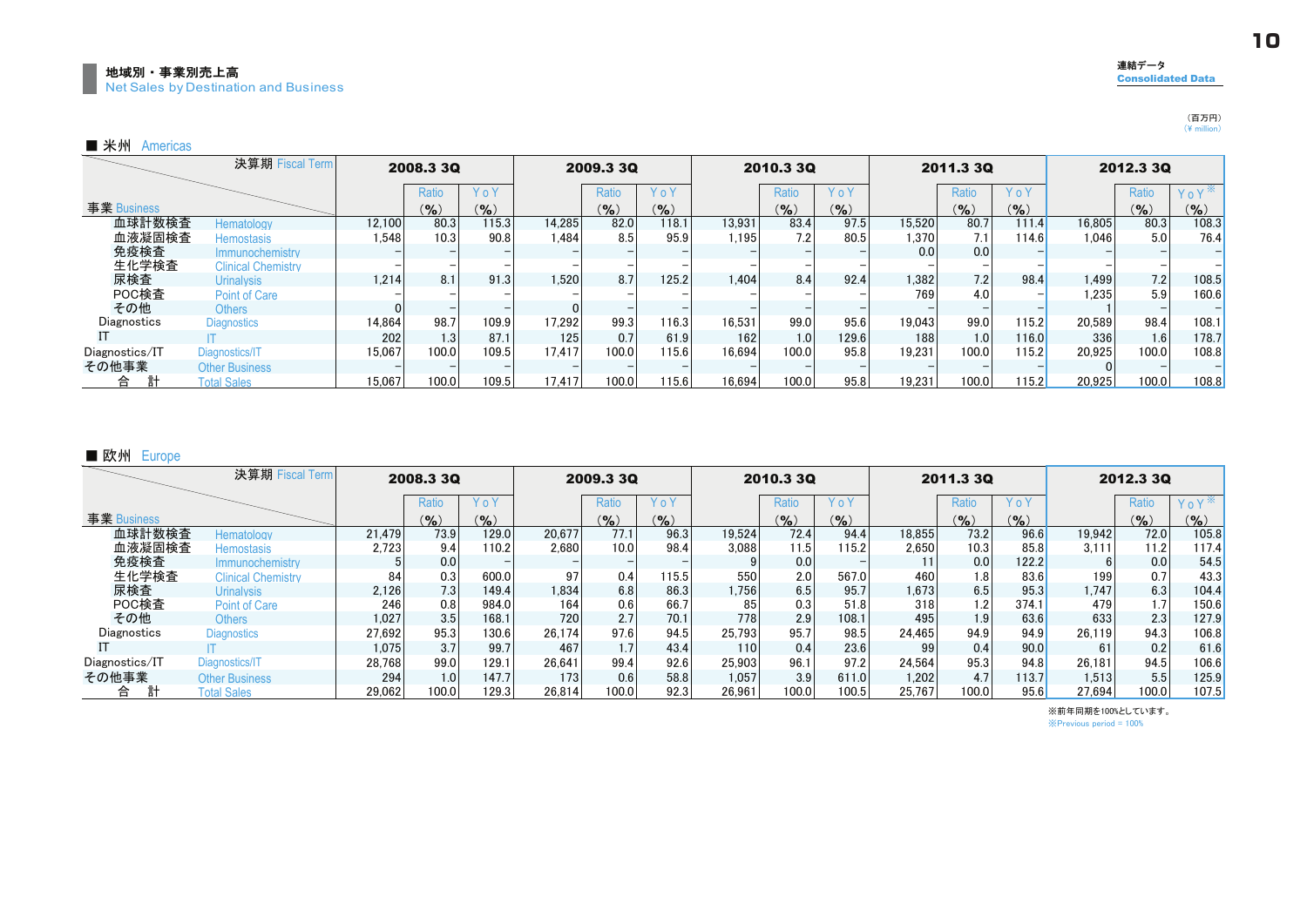## (百万円)<br>(¥ million)

#### ■ 中国 China

|                | 決算期 Fiscal Term           |       | 2008.3 3Q |          |       | 2009.3 3Q |       |                  | 2010.3 3Q        |           |        | 2011.3 3Q                  |           |        | 2012.3 3Q    |                  |
|----------------|---------------------------|-------|-----------|----------|-------|-----------|-------|------------------|------------------|-----------|--------|----------------------------|-----------|--------|--------------|------------------|
|                |                           |       | Ratio     | YoY      |       | Ratio     | YoY   |                  | Ratio            | YoY       |        | Ratio                      | YoY       |        | <b>Ratio</b> | YoY <sup>*</sup> |
| 事業 Business    |                           |       | $(9)_{0}$ | (%       |       | $($ % $)$ | (9)   |                  | $($ % $)$        | $(9)_{0}$ |        | $\left(\frac{9}{6}\right)$ | $($ % $)$ |        | $($ % $)$    | $($ % $)$        |
| 血球計数検査         | Hematology                | 3.440 | 57.3      | 108.3    | 3.798 | 55.6      | 110.4 | 5.076            | 58.2             | 133.6     | 6.294  | 55.4                       | 124.0     | 7,293  | 50.7         | 115.9            |
| 血液凝固検査         | <b>Hemostasis</b>         | 1.181 | 19.7      | 162.7    | 1.534 | 22.5      | 129.9 | 1.664            | 19.1             | 108.5     | 2.449  | 21.6                       | 147.2     | 3.516  | 24.5         | 143.6            |
| 免疫検査           | Immunochemistry           |       |           |          |       |           |       |                  | 0.0 <sub>1</sub> |           |        | 0.0                        | 200.0     |        | 0.0          | 100.0            |
| 生化学検査          | <b>Clinical Chemistry</b> | 382   | 6.4       | 121.3    | 420   | 6.2       | 109.9 | 416              | 4.8              | 99.0      | 475    | 4.2                        | 114.2     | 737    | 5.1          | 155.2            |
| 尿検査            | <b>Urinalysis</b>         | 752   | 12.5      | 151.6    | 867   | 12.7      | 115.3 | 1,367            | 15.7             | 157.7     | 1.991  | 17.5                       | 145.6     | 2,656  | 18.5         | 133.4            |
| POC検査          | <b>Point of Care</b>      | 163   | 2.7       | 16.300.0 | 182   | 2.7       | 111.7 | 173 <sub>1</sub> | 2.0              | 95.1      | 137    | 1.2                        | 79.2      | 161    | 1.1          | 117.5            |
| その他            | <b>Others</b>             | 0.0   |           |          | 1.0   | 0.0       |       | 14.0             | 0.2              | .400.0    |        |                            |           |        |              |                  |
| Diagnostics    | <b>Diagnostics</b>        | 5.920 | 98.6      | 121.3    | 6.804 | 99.6      | 114.9 | 8.713            | 99.9             | 128.1     | 11.350 | 99.9                       | 130.3     | 14.367 | 99.9         | 126.6            |
|                |                           | 84    | 1.4       | 133.3    | 24    | 0.4       | 28.6  |                  | 0.1              | 20.8      |        | 0.0                        | 100.0     |        | 0.0          | 60.0             |
| Diagnostics/IT | Diagnostics/IT            | 6.005 | 100.0     | 121.5    | 6.828 | 100.0     | 113.7 | 8.719            | 100.0            | 127.7     | 11.355 | 99.9                       | 130.2     | 14.370 | 100.0        | 126.6            |
| その他事業          | <b>Other Business</b>     |       |           |          |       |           |       |                  |                  |           |        | 0.1                        |           |        | 0.0          | 71.4             |
| 合              | <b>Total Sales</b>        | 6,005 | 100.0     | 121.5    | 6.828 | 100.0     | 113.7 | 8.719            | 100.0            | 127.7     | 1.363  | 100.0                      | 130.3     | 14.376 | 100.0        | 126.5            |

#### ■ アジア・パシフィック Asia-Pacific

| 決算期 Fiscal Term |                           |       | 2008.3 3Q |                            | 2009.3 3Q |           | 2010.3 3Q                  |       | 2011.3 30 |       |       | 2012.3 3Q |           |       |              |                            |
|-----------------|---------------------------|-------|-----------|----------------------------|-----------|-----------|----------------------------|-------|-----------|-------|-------|-----------|-----------|-------|--------------|----------------------------|
|                 |                           |       | Ratio     | YoY                        |           | Ratio     | YoY                        |       | Ratio     | YoY   |       | Ratio     | YoY       |       | <b>Ratio</b> | $Y_0Y^*$                   |
| 事業 Business     |                           |       | (9/6)     | $\left(\frac{0}{0}\right)$ |           | $($ % $)$ | $\mathcal{O}_{\mathbf{0}}$ |       | (9)       | (9/6) |       | $(9)_{0}$ | $($ % $)$ |       | $($ % $)$    | $\mathcal{O}_{\mathbf{O}}$ |
| 血球計数検査          | Hematology                | 3.410 | 73.6      | 123.6                      | 4.015     | 75.0      | 117.7                      | 3.988 | 73.9      | 99.3  | 5.022 | 75.1      | 125.9     | 4.916 | 73.7         | 97.9                       |
| 血液凝固検査          | <b>Hemostasis</b>         | 724   | 15.6      | 113.7                      | 762       | 14.2      | 105.2                      | 846   | 15.7      | 111.0 | 952   | 14.3      | 112.5     | 1.030 | 15.5         | 108.2                      |
| 免疫検査            | Immunochemistry           | 18    | 0.4       | 128.6                      |           | 0.1       | 38.9                       |       | 0.2       | 128.6 | 12    | 0.2       | 133.3     | 61    | 0.1          | 50.0                       |
| 生化学検査           | <b>Clinical Chemistry</b> | 105   | 2.3       | 70.5                       | 99        | 1.8       | 94.3                       | 58    |           | 58.6  | 74    | 1.1       | 127.6     | 72    | 1.1          | 97.3                       |
| 尿検査             | <b>Urinalysis</b>         | 93    | 2.0       | 110.7                      | 220       | 4.1       | 236.6                      | 243   | 4.5       | 110.5 | 369   | 5.5       | 151.9     | 347   | 5.2          | 94.0                       |
| POC検査           | <b>Point of Care</b>      |       |           |                            |           |           |                            |       |           |       |       | 0.1       |           |       | 0.1          | -1                         |
| その他             | <b>Others</b>             |       | 0.0       | 50.0                       |           | 0.1       | 300.0                      |       | 0.1       | 233.3 |       | 0.0       | 14.3      |       | 0.0          |                            |
| Diagnostics     | <b>Diagnostics</b>        | 4,355 | 94.0      | 119.4                      | 5.107     | 95.4      | 117.3                      | 5.153 | 95.5      | 100.9 | 6.439 | 96.3      | 125.0     | 6,379 | 95.7         | 99.1                       |
|                 |                           | 265   | 5.7       | 122.7                      | 236       | 4.4       | 89.1                       | 232   | 4.3       | 98.3  | 227   | 3.4       | 97.8      | 287   | 4.3          | 126.4                      |
| Diagnostics/IT  | Diagnostics/IT            | 4,620 | 99.7      | 19.6                       | 5.344     | 99.9      | 115.7                      | 5.385 | 99.8      | 100.8 | 6.667 | 99.8      | 123.8     | 6.666 | 100.0        | 100.0                      |
| その他事業           | <b>Other Business</b>     | 15    | 0.3       | 115.4                      | 8         | 0.1       | 53.3                       |       | 0.2       | 112.5 | 16    | 0.2       | 177.8     |       | 0.0          | 0.0                        |
| 合               | <b>Total Sales</b>        | 4.635 | 100.0     | 119.6                      | 5.352     | 100.0     | 115.5                      | 5.395 | 100.0     | 100.8 | 6.683 | 100.0     | 123.9     | 6.666 | 100.0        | 99.7                       |

※前年同期を100%としています。 ※Previous period = 100%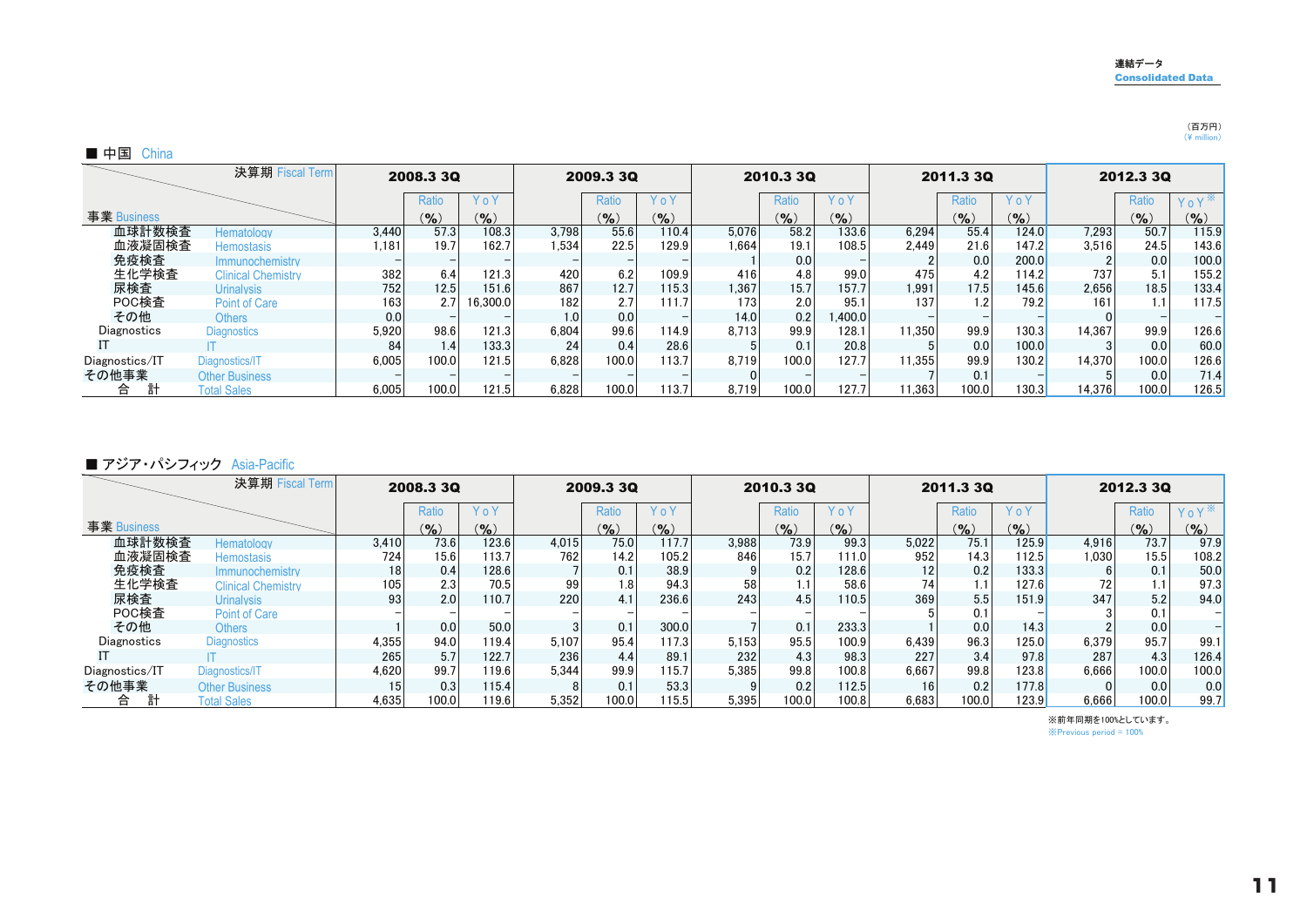(百万円)<br>(¥ million)

| 決算期 Fiscal Term |        | 2008.3 3Q                              |        | 2009.3 3Q |       | 2010.3 3Q |           | 2011.3 3Q |        |       | 2012.3 3Q |        |           |           |        |           |                  |
|-----------------|--------|----------------------------------------|--------|-----------|-------|-----------|-----------|-----------|--------|-------|-----------|--------|-----------|-----------|--------|-----------|------------------|
|                 |        |                                        |        | Ratio     | YoY   |           | Ratio     | YoY       |        | Ratio | YoY       |        | Ratio     | YoY       |        | Ratio     | YoY <sup>*</sup> |
| 地域 Destination  |        |                                        |        | (9)       | (9)   |           | $($ % $)$ | $($ % $)$ |        | (9)   | (9)       |        | $($ % $)$ | $($ % $)$ |        | $($ % $)$ | $($ % $)$        |
|                 | 検体検査機器 | Instrument                             | 5.234  | 22.2      | 84.1  | 5.540     | 22.9      | 105.8     | 5,643  | 22.2  | 101.9     | 7.315  | 27.4      | 129.6     | 7.775  | 28.5      | 106.3            |
|                 | 検体検査試薬 | Reagent                                | 14.408 | 61.1      | 92.8  | 13,929    | 57.5      | 96.7      | 14.894 | 58.7  | 106.9     | 14.200 | 53.3      | 95.3      | 14.763 | 54.2      | 104.0            |
| 日本              | 保守サービス | Maintenance Service & Parts            | 1.831  | 7.8       | 106.8 | 1,987     | 8.2       | 108.5     | 2,241  | 8.8   | 112.8     | 2,458  | 9.2       | 109.7     | 2.525  | 9.3       | 102.7            |
| Japan           | その他    | <b>Others</b>                          | 2.093  | 8.9       | 93.6  | 2.766     | 11.4      | 132.2     | 2.613  | 10.3  | 94.5      | 2.692  | 10.1      | 103.0     | 2.185  | 8.0       | 81.2             |
|                 | 合計     | <b>Total Sales</b>                     | 23.567 | 100.0     | 91.7  | 24.222    | 100.0     | 102.8     | 25.392 | 100.0 | 104.8     | 26.666 | 100.0     | 105.0     | 27.249 | 100.0     | 102.2            |
|                 | 検体検査機器 | <b>Instrument</b>                      | 4.647  | 30.8      | 92.8  | 5.663     | 32.5      | 121.9     | 4.435  | 26.6  | 78.3      | 5.779  | 30.1      | 130.3     | 7.044  | 33.7      | 121.9            |
|                 | 検体検査試薬 | Reagent                                | 5.145  | 34.1      | 123.9 | 5.774     | 33.2      | 112.2     | 5,927  | 35.5  | 102.6     | 6.448  | 33.5      | 108.8     | 6.605  | 31.6      | 102.4            |
| 米州              | 保守サービス | Maintenance Service & Parts            | 2.090  | 13.9      | 108.4 | 2,362     | 13.6      | 113.0     | 3.021  | 18.1  | 127.9     | 3.562  | 18.5      | 117.9     | 3.880  | 18.5      | 108.9            |
| Americas        | その他    | <b>Others</b>                          | 3.183  | 21.1      | 119.1 | 3,616     | 20.8      | 113.6     | 3,309  | 19.8  | 91.5      | 3.440  | 17.9      | 104.0     | 3.395  | 16.2      | 98.7             |
|                 | 合計     | <b>Total Sales</b>                     | 15.067 | 100.0     | 109.5 | 17.417    | 100.0     | 115.6     | 16.694 | 100.0 | 95.8      | 19.231 | 100.0     | 115.2     | 20.925 | 100.0     | 108.8            |
|                 | 検体検査機器 | Instrument                             | 10.553 | 36.3      | 114.0 | 8.042     | 30.0      | 76.2      | 7,292  | 27.0  | 90.7      | 6.646  | 25.8      | 91.1      | 6.860  | 24.8      | 103.2            |
|                 | 検体検査試薬 | Reagent                                | 10,532 | 36.2      | 142.9 | 11,535    | 43.0      | 109.5     | 12.191 | 45.2  | 105.7     | 11.835 | 45.9      | 97.1      | 12,672 | 45.8      | 107.1            |
| 欧州              | 保守サービス | <b>Maintenance Service &amp; Parts</b> | 2,315  | 8.0       | 130.5 | 2,445     | 9.1       | 105.6     | 2,759  | 10.2  | 112.8     | 2,529  | 9.8       | 91.7      | 2.705  | 9.8       | 107.0            |
| Europe          | その他    | <b>Others</b>                          | 5.660  | 19.5      | 139.1 | 4,790     | 17.9      | 84.6      | 4,717  | 17.5  | 98.5      | 4.755  | 18.5      | 100.8     | 5,455  | 19.7      | 114.7            |
|                 | 合計     | <b>Total Sales</b>                     | 29,062 | 100.0     | 129.3 | 26,814    | 100.0     | 92.3      | 26.961 | 100.0 | 100.5     | 25,767 | 100.0     | 95.6      | 27.694 | 100.0     | 107.5            |
|                 | 検体検査機器 | <b>Instrument</b>                      | 3.244  | 54.0      | 111.7 | 3.442     | 50.4      | 106.1     | 4.565  | 52.4  | 132.6     | 5.951  | 52.4      | 130.4     | 7.194  | 50.0      | 120.9            |
|                 | 検体検査試薬 | Reagent                                | 2.620  | 43.6      | 133.7 | 3.233     | 47.3      | 123.4     | 3.974  | 45.6  | 122.9     | 5.223  | 46.0      | 131.4     | 7.035  | 48.9      | 134.7            |
| 中国              | 保守サービス | <b>Maintenance Service &amp; Parts</b> | 118    | 2.0       | 149.4 | 147       | 2.2       | 124.6     | 161    | 1.8   | 109.5     | 165    | 1.5       | 102.5     | 121    | 0.8       | 73.3             |
| China           | その他    | <b>Others</b>                          | 21     | 0.3       |       |           | 0.1       | 19.0      | 17     | 0.2   | 425.0     | 21     | 0.2       | 123.5     | 24     | 0.2       | 114.3            |
|                 | 合計     | <b>Total Sales</b>                     | 6.005  | 100.0     | 121.5 | 6,828     | 100.0     | 113.7     | 8,719  | 100.0 | 127.7     | 11,363 | 100.0     | 130.3     | 14,376 | 100.0     | 126.5            |
|                 | 検体検査機器 | Instrument                             | 1.826  | 39.4      | 111.0 | 2,331     | 43.6      | 127.7     | 2,048  | 38.0  | 87.9      | 2.515  | 37.6      | 122.8     | 2.540  | 38.1      | 101.0            |
| アジア・            | 検体検査試薬 | Reagent                                | 2,181  | 47.1      | 128.0 | 2,354     | 44.0      | 107.9     | 2,613  | 48.4  | 111.0     | 3,271  | 48.9      | 125.2     | 3,310  | 49.7      | 101.2            |
| ハシフィック          | 保守サービス | Maintenance Service & Parts            | 249    | 5.4       | 110.2 | 239       | 4.5       | 96.0      | 215    | 4.0   | 90.0      | 241    | 3.6       | 112.1     | 251    | 3.8       | 104.1            |
| Asia-           | その他    | <b>Others</b>                          | 379    | 8.2       | 126.3 | 427       | 8.0       | 112.7     | 517    | 9.6   | 121.1     | 656    | 9.8       | 126.9     | 564    | 8.5       | 86.0             |
| Pacific         | 合計     | <b>Total Sales</b>                     | 4.635  | 100.0     | 119.6 | 5.352     | 100.0     | 115.5     | 5.395  | 100.0 | 100.8     | 6.683  | 100.0     | 123.9     | 6.666  | 100.0     | 99.7             |
|                 | 検体検査機器 | Instrument                             | 25.505 | 32.6      | 101.9 | 25.021    | 31.0      | 98.1      | 23.985 | 28.8  | 95.9      | 28.209 | 31.4      | 117.6     | 31.415 | 32.4      | 111.4            |
|                 | 検体検査試薬 | Reagent                                | 34.887 | 44.5      | 113.6 | 36.827    | 45.7      | 105.6     | 39.602 | 47.6  | 107.5     | 40.979 | 45.7      | 103.5     | 44.387 | 45.8      | 108.3            |
| 計               | 保守サービス | Maintenance Service & Parts            | 6.605  | 8.4       | 115.4 | 7.182     | 8.9       | 108.7     | 8,398  | 10.1  | 116.9     | 8.958  | 10.0      | 106.7     | 9.484  | 9.8       | 105.9            |
| Total           | その他    | <b>Others</b>                          | 11,339 | 14.5      | 122.2 | 11,605    | 14.4      | 102.3     | 11,175 | 13.4  | 96.3      | 11,566 | 12.9      | 103.5     | 11.626 | 12.0      | 100.5            |
|                 | 合計     | <b>Total Sales</b>                     | 78.338 | 100.0     | 110.7 | 80.636    | 100.0     | 102.9     | 83.162 | 100.0 | 103.1     | 89.712 | 100.0     | 107.9     | 96.913 | 100.0     | 108.0            |

※前年同期を100%としています。

※Previous period = 100%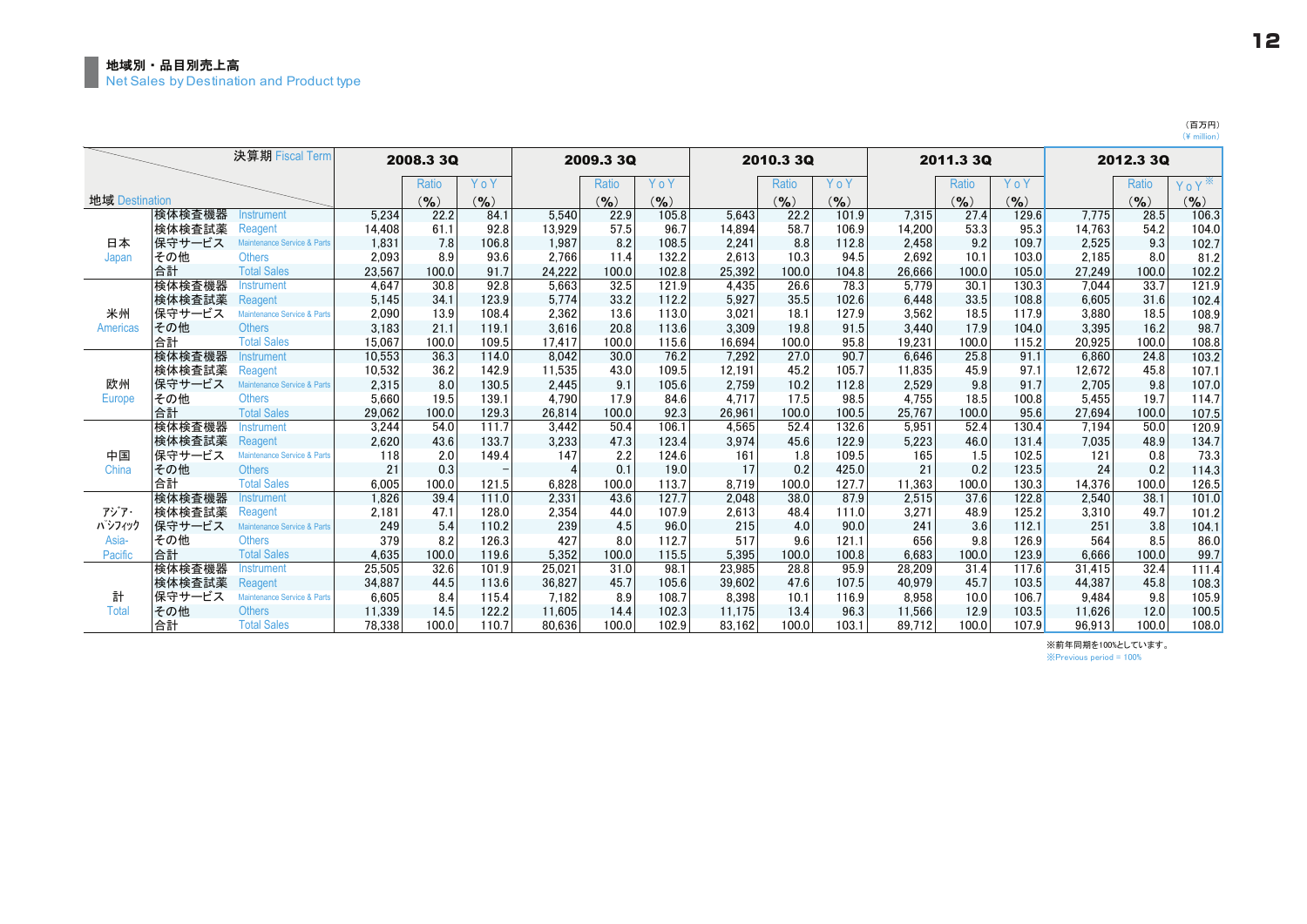## 所在地別売上高および営業利益の状況[第3四半期累計] Consolidated Data

(百万円)

## Net Sales and Operating Income (Loss)

## by Geographical Region (Net Sales and Operating Income (Loss) of subsidiaries in the Region) [3rd Quarter]

|                 |                         |                           |                    |           |         |                    |              |           |                    |           |           |                    |                   |           |                    |           |           | $(Y$ million)             |
|-----------------|-------------------------|---------------------------|--------------------|-----------|---------|--------------------|--------------|-----------|--------------------|-----------|-----------|--------------------|-------------------|-----------|--------------------|-----------|-----------|---------------------------|
|                 |                         | 決算期 Fiscal Term           |                    | 2008.3 3Q |         |                    | 2009.3 3Q    |           |                    | 2010.3 3Q |           |                    | 2011.3 3Q         |           |                    | 2012.3 3Q |           | 2012.3 通期予想<br>(Forecast) |
|                 |                         |                           |                    | Ratio     | YoY     |                    | <b>Ratio</b> | YoY       |                    | Ratio     | YoY       |                    | <b>Ratio</b>      | YoY       |                    | Ratio     | $Y o Y^*$ |                           |
|                 | 所在地 Geographical Region |                           |                    | $($ % $)$ | $(\% )$ |                    | $($ % $)$    | $($ % $)$ |                    | $($ % $)$ | $($ % $)$ |                    | $($ % $)$         | $($ % $)$ |                    | (9/6)     | $($ % $)$ |                           |
|                 | 外部売上高                   | <b>Sales to Customers</b> | 24.749             | 53.9      | 92.6    | 25,587             | 51.0         | 103.4     | 26.650             | 55.4      | 104.2     | 29,188             | 53.1              | 109.5     | 30,029             | 50.2      | 102.9     | 43.700                    |
|                 | 内部売上高                   | Intra-area Transfer       | 21,183             | 46.1      | 119.4   | 24,621             | 49.0         | 116.2     | 21,428             | 44.6      | 87.0      | 25,787             | 46.9              | 120.3     | 29.743             | 49.8      | 115.3     | 41,400                    |
| 日本              | 売上高 計                   | <b>Total Sales</b>        | 45.933             | 100.0     | 103.3   | 50.208             | 100.0        | 109.3     | 48.079             | 100.0     | 95.8      | 54.975             | 100.0             | 114.3     | 59.772             | 100.0     | 108.7     | 85.100                    |
| Japan           | 営業費用                    | <b>Operating Expenses</b> | 40,572             | 88.3      | 101.7   | 46.164             | 91.9         | 113.8     | 45.850             | 95.4      | 99.3      | 49.659             | 90.3              | 108.3     | 53,366             | 89.3      | 107.5     | 76,220                    |
|                 | 営業利益                    | <b>Operating Income</b>   | 5,361              | 11.7      | 117.3   | 4.043              | 8.1          | 75.4      | 2.228              | 4.6       | 55.1      | 5.316              | 9.7               | 238.6     | 6.406              | 10.7      | 120.5     | 8.880                     |
|                 | 外部売上高                   | <b>Sales to Customers</b> | 15,021             | 99.9      | 109.6   | 17,381             | 100.0        | 115.7     | 16,590             | 100.0     | 95.4      | 18,364             | 100.0             | 110.7     | 19,736             | 100.0     | 107.5     | 26,300                    |
|                 | 内部売上高                   | Intra-area Transfer       | 15                 | 0.1       | 53.6    |                    | 0.0          | 6.7       |                    | 0.0       | 700.0     |                    | 0.0               | 14.3      |                    | 0.0       | 100.0     | $\Omega$                  |
| 米州              | 売上高 計                   | <b>Total Sales</b>        | 15,037             | 100.0     | 109.5   | 17,382             | 100.0        | 115.6     | 16.597             | 100.0     | 95.5      | 18,366             | 100.0             | 110.7     | 19.738             | 100.0     | 107.5     | 26,300                    |
| <b>Americas</b> | 営業費用                    | <b>Operating Expenses</b> | 14,369             | 95.6      | 106.9   | 16,255             | 93.5         | 113.1     | 14.722             | 88.7      | 90.6      | 16,167             | 88.0              | 109.8     | 17,478             | 88.5      | 108.1     | 23,810                    |
|                 | 営業利益                    | <b>Operating Income</b>   | 667                | 4.4       | 227.6   | 1.127              | 6.5          | 169.0     | 1.875              | 11.3      | 166.4     | 2.198              | 12.0              | 117.2     | 2.260              | 11.5      | 102.8     | 2,490                     |
|                 | 外部売上高                   | <b>Sales to Customers</b> | 29,031             | 98.9      | 129.5   | 26,758             | 98.6         | 92.2      | 26,927             | 98.6      | 100.6     | 25,704             | 99.2              | 95.5      | 27,519             | 98.8      | 107.1     | 37.200                    |
|                 | 内部売上高                   | Intra-area Transfer       | 334                | 1.1       | 108.4   | 383                | 1.4          | 114.7     | 373                | 1.4       | 97.4      | 196                | 0.8               | 52.5      | 338                | 1.2       | 172.4     | 300                       |
| 欧州              | 売上高 計                   | <b>Total Sales</b>        | 29,366             | 100.0     | 129.2   | 27,141             | 100.0        | 92.4      | 27,301             | 100.0     | 100.6     | 25,900             | 100.0             | 94.9      | 27,858             | 100.0     | 107.6     | 37,500                    |
| Europe          | 営業費用                    | <b>Operating Expenses</b> | 25.947             | 88.4      | 129.3   | 23,373             | 86.1         | 90.1      | 23.427             | 85.8      | 100.2     | 22,335             | 86.2              | 95.3      | 23.960             | 86.0      | 107.3     | 32.220                    |
|                 | 営業利益                    | <b>Operating Income</b>   | 3.419              | 11.6      | 127.9   | 3.767              | 13.9         | 110.2     | 3.873              | 14.2      | 102.8     | 3.564              | 13.8              | 92.0      | 3.897              | 14.0      | 109.3     | 5.280                     |
|                 | 外部売上高                   | <b>Sales to Customers</b> | 6,005              | 99.8      | 121.5   | 6,828              | 99.9         | 113.7     | 8,719              | 100.0     | 127.7     | 11,363             | 100.0             | 130.3     | 14,376             | 100.0     | 126.5     | 19,200                    |
|                 | 内部売上高                   | Intra-area Transfer       | 11                 | 0.2       | 100.0   | 4                  | 0.1          | 36.4      | 3                  | 0.0       | 75.0      | $\overline{4}$     | 0.0               | 133.3     | $\overline{4}$     | 0.0       | 100.0     | $\mathbf 0$               |
| 中国              | 売上高 計                   | <b>Total Sales</b>        | 6.016              | 100.0     | 121.4   | 6.833              | 100.0        | 113.6     | 8.722              | 100.0     | 127.6     | 11.368             | 100.0             | 130.3     | 14.380             | 100.0     | 126.5     | 19.200                    |
| China           | 営業費用                    | <b>Operating Expenses</b> | 5,390              | 89.6      | 121.0   | 5,997              | 87.8         | 111.3     | 6,559              | 75.2      | 109.4     | 9,191              | 80.9              | 140.1     | 12,429             | 86.4      | 135.2     | 17,070                    |
|                 | 営業利益                    | <b>Operating Income</b>   | 625                | 10.4      | 125.3   | 835                | 12.2         | 133.6     | 2,163              | 24.8      | 259.0     | 2,176              | 19.1              | 100.6     | 1,950              | 13.6      | 89.6      | 2,130                     |
|                 | 外部売上高                   | <b>Sales to Customers</b> | 3,530              | 94.5      | 120.2   | 4.081              | 96.7         | 115.6     | 4.274              | 97.2      | 104.7     | 5.092              | 97.4              | 119.1     | 5,250              | 98.2      | 103.1     | 7.600                     |
| アジア・            | 内部売上高                   | Intra-area Transfer       | 205                | 5.5       | 199.0   | 139                | 3.3          | 67.8      | 120                | 2.7       | 86.3      | 134                | 2.6               | 111.7     | 94                 | 1.8       | 70.1      | 200                       |
| パシフィック          | 売上高計                    | <b>Total Sales</b>        | 3,735              | 100.0     | 122.9   | 4,220              | 100.0        | 113.0     | 4,395              | 100.0     | 104.1     | 5,226              | 100.0             | 118.9     | 5,345              | 100.0     | 102.3     | 7.800                     |
| Asia-           | 営業費用                    | <b>Operating Expenses</b> | 3,281              | 87.8      | 123.0   | 3.709              | 87.9         | 113.0     | 3.648              | 83.0      | 98.4      | 4.624              | 88.5              | 126.8     | 5.213              | 97.5      | 112.7     | 7.430                     |
| Pacific         | 営業利益                    | <b>Operating Income</b>   | 454                | 12.2      | 122.0   | 511                | 12.1         | 112.6     | 747                | 17.0      | 146.2     | 602                | 11.5              | 80.6      | 131                | 2.5       | 21.8      | 370                       |
|                 | 外部売上高                   | <b>Sales to Customers</b> | 78,338             | 78.3      | 110.7   | 80,636             | 76.2         | 102.9     | 83.162             | 79.1      | 103.1     | 89.712             | 77.4              | 107.9     | 96.913             | 76.3      | 108.0     | 134.000                   |
|                 | 内部売上高                   | Intra-area Transfer       | 21,750             | 21.7      | 119.5   | 25,149             | 23.8         | 115.6     | 21,933             | 20.9      | 87.2      | 26,124             | 22.6              | 119.1     | 30.182             | 24        | 115.5     | 41,900                    |
| 計               | 売上高 計                   | <b>Total Sales</b>        | 100.089            | 100.0     | 112.5   | 105,786            | 100.0        | 105.7     | 105.095            | 100.0     | 99.3      | 115,836            | 100.0             | 110.2     | 127.095            | 100.0     | 109.7     | 175,900                   |
| <b>Total</b>    | 営業費用                    | <b>Operating Expenses</b> | 89.560             | 89.5      | 111.2   | 95,500             | 90.3         | 106.6     | 94.206             | 89.6      | 98.6      | 101,978            | 88.0              | 108.3     | 112.448            | 88.5      | 110.3     | 156,750                   |
|                 | 営業利益                    | <b>Operating Income</b>   | 10,529             | 10.5      | 125.2   | 10,286             | 9.7          | 97.7      | 10,888             | 10.4      | 105.9     | 13,858             | 12.0              | 127.3     | 14,646             | 11.5      | 105.7     | 19,150                    |
|                 | 外部売上高                   | <b>Sales to Customers</b> |                    |           |         |                    |              |           |                    |           |           |                    |                   |           |                    |           |           |                           |
| 消去/             | 内部売上高                   | Intra-area Transfer       | $\triangle$ 21,750 |           |         | $\triangle$ 25,149 |              |           | $\Delta$ 21.933    |           |           | $\triangle$ 26.124 |                   |           | $\triangle$ 30.182 |           |           | $\triangle$ 41.900        |
| 全社              | 売上高計                    | <b>Total Sales</b>        | $\triangle$ 21,750 |           |         | $\triangle$ 25,149 |              |           | $\Delta$ 21.933    |           |           | $\triangle$ 26,124 | $\qquad \qquad -$ |           | $\triangle$ 30.182 |           |           | $\triangle$ 41.900        |
| Eliminations/   | 営業費用                    | <b>Operating Expenses</b> | $\triangle$ 21,027 |           |         | $\triangle$ 24,952 |              |           | $\triangle$ 22,176 |           |           | $\triangle$ 25,715 |                   |           | △ 29,190           |           |           | $\triangle$ 41,250        |
| Corporate       | 営業利益                    | Operating Income          | $\triangle$ 722    |           |         | △ 197              |              |           | 243                |           |           | $\triangle$ 408    |                   |           | △ 992              |           |           | $\Delta$ 650              |
|                 | 外部売上高                   | <b>Sales to Customers</b> | 78,338             | 100.0     | 110.7   | 80,636             | 100.0        | 102.9     | 83,162             | 100.0     | 103.1     | 89,712             | 100.0             | 107.9     | 96,913             | 100.0     | 108.0     | 134,000                   |
|                 | 内部売上高                   | Intra-area Transfer       |                    |           |         |                    |              |           |                    |           |           |                    |                   |           |                    |           |           |                           |
| 連結              | 売上高 計                   | <b>Total Sales</b>        | 78,338             | 100.0     | 110.7   | 80.636             | 100.0        | 102.9     | 83.162             | 100.0     | 103.1     | 89.712             | 100.0             | 107.9     | 96.913             | 100.0     | 108.0     | 134.000                   |
| Consolidated    | 営業費用                    | <b>Operating Expenses</b> | 68,532             | 87.5      | 110.2   | 70,548             | 87.5         | 102.9     | 72,030             | 86.6      | 102.1     | 76,263             | 85.0              | 105.9     | 83,258             | 85.9      | 109.2     | 115,500                   |
|                 | 営業利益                    | <b>Operating Income</b>   | 9.806              | 12.5      | 114.6   | 10.088             | 12.5         | 102.9     | 11.132             | 13.4      | 110.3     | 13.449             | 15.0              | 120.8     | 13.654             | 14.1      | 101.5     | 18,500                    |

●日本所在地には、韓国、モンゴル、アイデックス社向けなどの売上、利益を含みます。

●Sales and Operating Income in Japan include those to Korea, Mongolia, IDEXX and other countries.

※前年同期を100%としています。

●通期予想は、2011年11月に修正したものです。 ●Business forecast was revised on November 2011.

●アジア・パシフィック所在地には、韓国、モンゴルなどの売上、利益を含みません。

● Sales in Asia Pacific exclude Korea and Mongolia.

※Previous period = 100%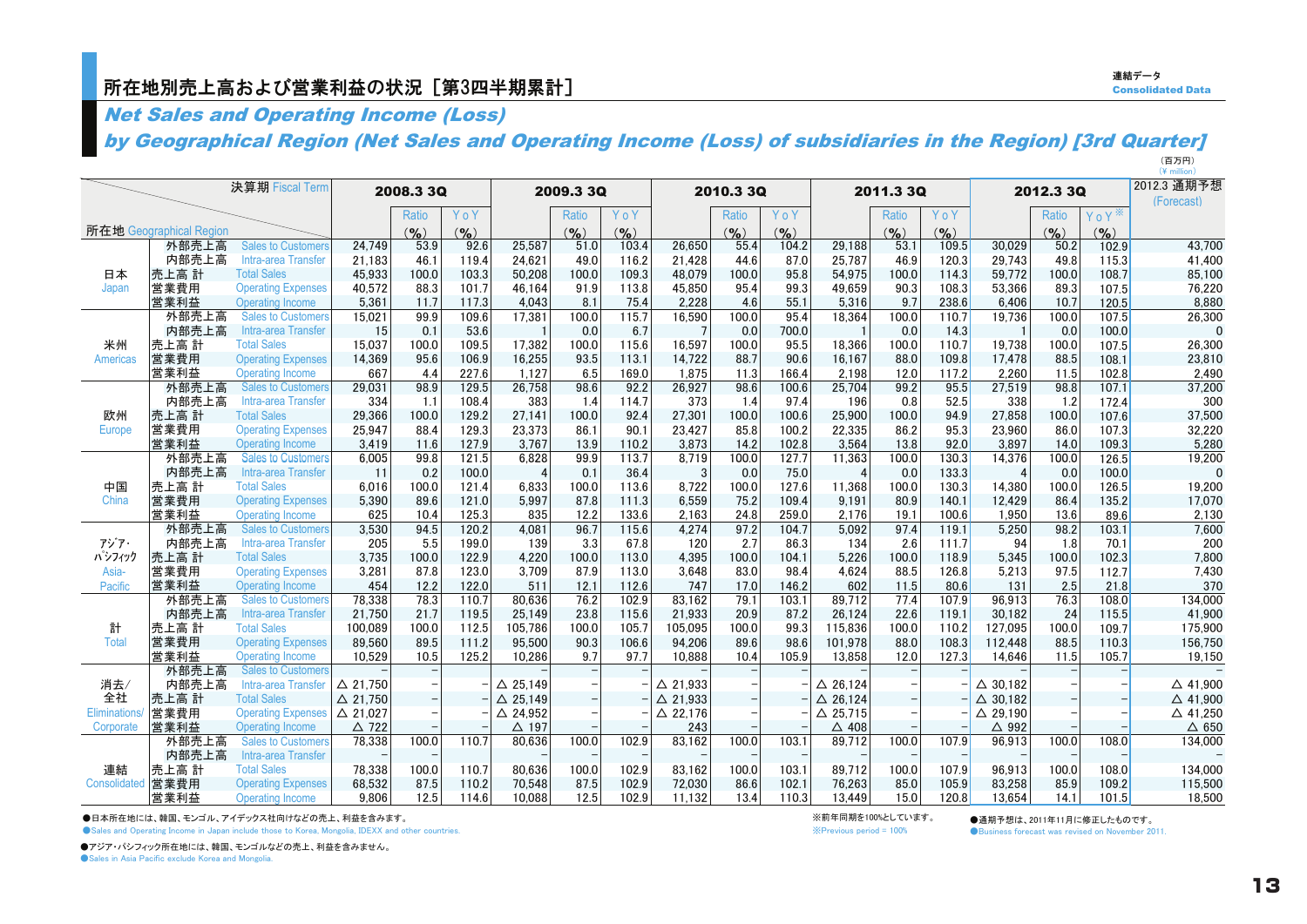## 主要単独財務指標 [第3四半期累計]

## Non-Consolidated Financial Summary [3rd Quarter]

| 項目 Item       |                                                          |       | 決算期 Fiscal Term | 2008.3 3Q                     | 2009.3 3Q | <b>2010.3 3Q</b> | 2011.3 30                   | 2012.3 3Q           |
|---------------|----------------------------------------------------------|-------|-----------------|-------------------------------|-----------|------------------|-----------------------------|---------------------|
| 売上高           | <b>Net Sales</b>                                         | (百万円) | $(*)$ million)  | 44,996                        | 49.411    | 47.383           | 54.059                      | 58.942              |
| 営業利益          | Operating Income                                         | (百万円) | $(*$ million)   | 5.243                         | 3.595     | 1.537            | 4.431                       | 5.605               |
| 経常利益          | Ordinary Income                                          | (百万円) | $(*$ million)   | 8.046                         | 4.968     | 4.649            | 7.130 <mark> </mark>        | 8.088               |
| 当期純利益         | Net Income                                               | (百万円) | $(*$ million)   | 4.905                         | 3.438     | 3.248            | 5.288                       | 5,799               |
| 1株当たり配当金      | Cash Divdends per Share                                  | (円)   | $(*)$           |                               |           |                  |                             |                     |
| <うち1株当たり中間配当> | <interim cash="" dividends="" per="" share=""></interim> |       |                 | $\left\langle -\right\rangle$ | 〈一〉       | 〈-〉              | $\langle \text{--} \rangle$ | $\langle - \rangle$ |
| 1株当たり当期純利益    | Net Income per Share                                     | (円)   | $(\ddot{\ast})$ |                               |           |                  |                             |                     |
| 自己資本当期純利益率    | Return on Equity [ROE]                                   | (96)  |                 |                               |           |                  |                             |                     |
| 売上総利益率        | <b>Gross Profit per Net Sales</b>                        | (96)  |                 | 57.7                          | 55.3      | 54.1             | 55.1                        | 55.2                |
| 売上高経常利益率      | <b>Ordinary Income per Net Sales</b>                     | (96)  |                 | 17.9                          | 10.1      | 9.8              | 13.2                        | 13.7                |
| 売上高当期純利益率     | Net Income per Net Sales                                 | (96)  |                 | 10.9                          | 7.0       | 6.9              | 9.8                         | 9.8                 |

| 項目 Item  |                                     |       | 決算期 Fiscal Term   | 2008.3 3Q | 2009.3 3Q | <b>2010.3 3Q</b> | 2011.3 30 | 2012.3 30 |
|----------|-------------------------------------|-------|-------------------|-----------|-----------|------------------|-----------|-----------|
| 資本金      | <b>Capital Stock</b>                | (百万円) | $(*)$ million)    | 8,651     | 8,685     | 8,751            | 8.997     | 9,136     |
| 発行済株式数   | Number of Shares Issued             | (千株)  | (thousand shares) | 51,203.1  | 51.243.5  | 51.312.2         | 51.446.1  | 102.991.2 |
| 純資産      | <b>Net Assets</b>                   | (百万円) | $(*)$ million)    | 73.239    | 74.101    | 75.275           | 78.739    | 82,790    |
| 総資産      | Total Assets                        | (百万円) | $(*)$ million)    | 96.232    | 98.822    | 99.350           | 100.328   | 105,863   |
| 有利子負債    | <b>Interest-bearing Liabilities</b> | (百万円) | $(*)$ million)    | 2.337     | 6.841     | 6.524            | 2.263     | 3.006     |
| 自己資本比率   | <b>Equity Ratio</b>                 | (96)  |                   | 75.9      | 74.4      | 75.1             | 77.9      | 77.7      |
| 1株当たり純資産 | Net Assets per Share                | (H)   | (¥)               | 1.428.42  | .437.53   | 1.456.46         | 1.521.74  | 800.07    |
| 従業員数     | <b>Number of Employees</b>          |       |                   | 1,310     | ا 456. ا  | 521. ،           | 1,653     | 1.777     |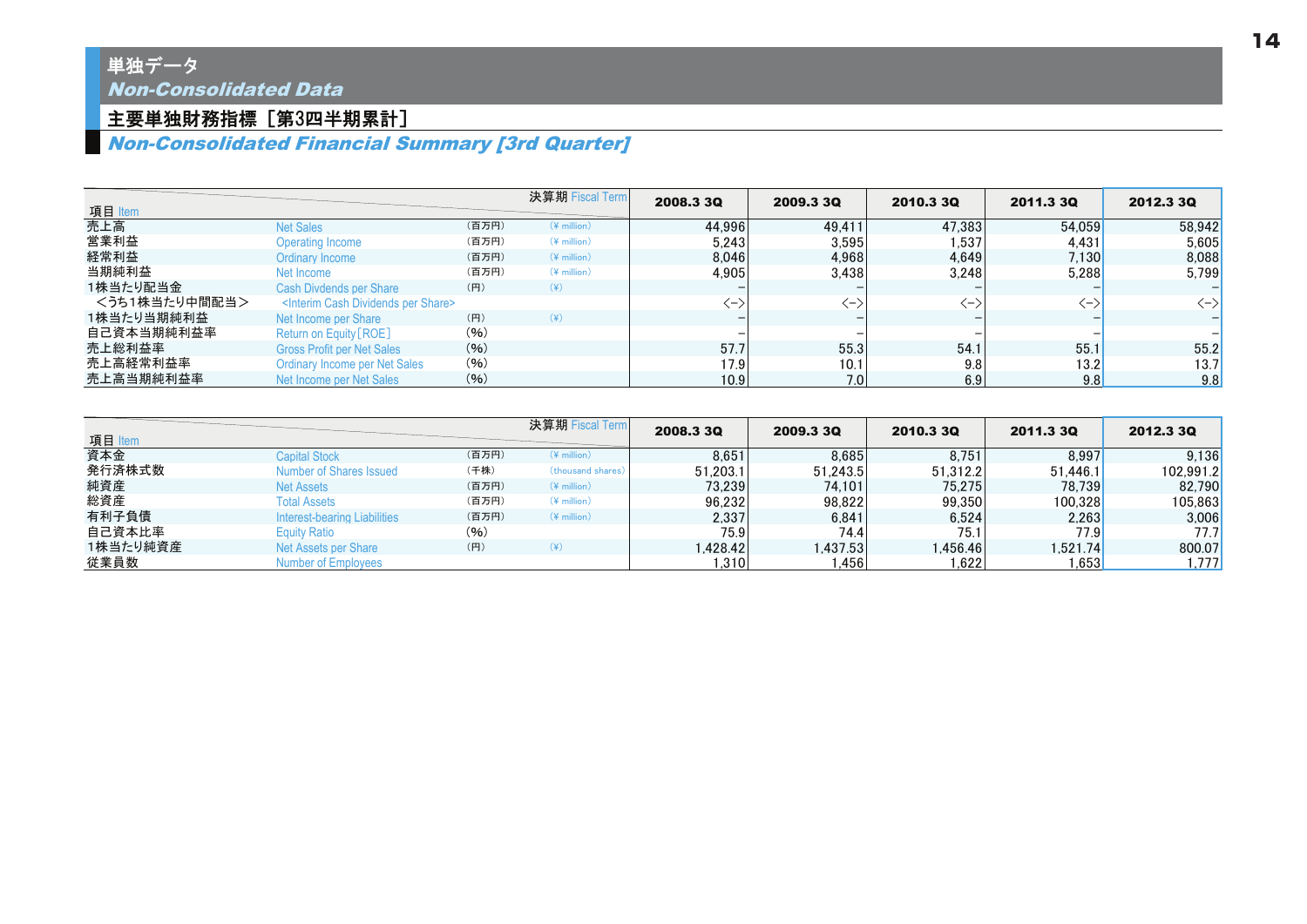## 関連データ Associated Data

## 株式情報

Stock Information



15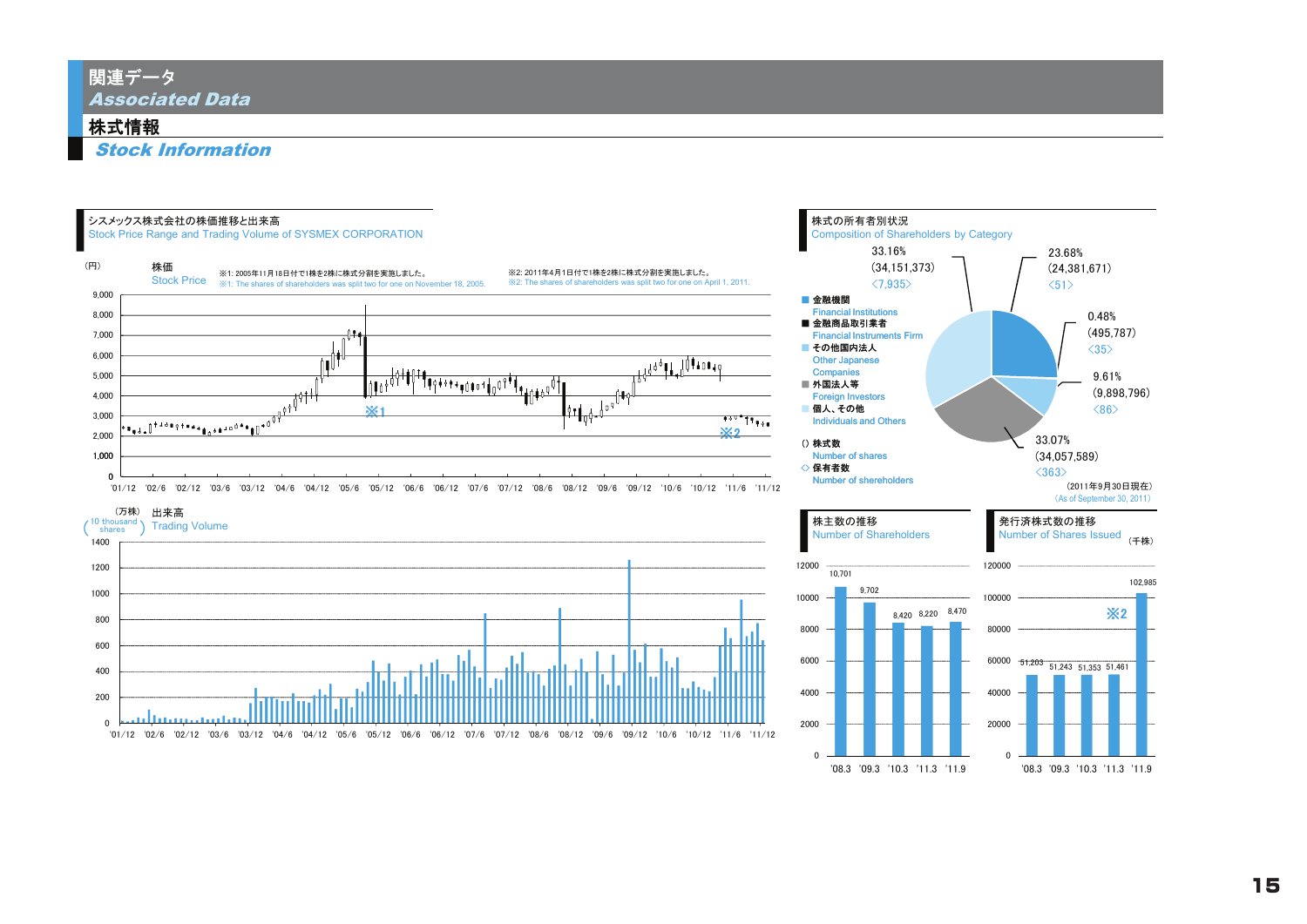| シスメックス株式会社<br><b>Sysmex Corporation</b>       |                                                                                                                                 |                                        |                                                                                                                                                                     |                                      | 臨床検査機器、検査用試薬、粒子分析機器ならびに関連ソフトウェ                            |  |  |
|-----------------------------------------------|---------------------------------------------------------------------------------------------------------------------------------|----------------------------------------|---------------------------------------------------------------------------------------------------------------------------------------------------------------------|--------------------------------------|-----------------------------------------------------------|--|--|
| 本社所在地<br><b>Address of Head Office</b>        | 神戸市中央区脇浜海岸通1丁目5番1号<br>1-5-1, Wakinohama-Kaigandori, Chuo-ku, Kobe, Hyogo 651-0073, Japan                                        | 主な事業内容<br><b>Main Line of Business</b> | アなどの開発・製造・販売・輸出入<br>Development, manufacture, sales, import and export of diagnostics testing<br>instruments and reagents, particle analyzers, and related software |                                      |                                                           |  |  |
| 電話番号 Telephone<br>F A X Facsimile             | (078) 265-0500 (代表)<br>$(078)$ 265-0524                                                                                         |                                        |                                                                                                                                                                     |                                      |                                                           |  |  |
| 設立年月日<br>Date of Establishment                | 昭和43年2月20日<br>February 20, 1968                                                                                                 | 主な販売先<br><b>Customers</b>              | 国立病院、一般病院、大学、研究所、その他医療機関<br>National and public hospitals, general hospitals, and other medical<br>institutions, universities, and research institutes              |                                      |                                                           |  |  |
| 資本金<br><b>Paid-in Capital</b>                 | (千円)<br>9, 136, 901<br>(¥ thousand)                                                                                             |                                        | 本社                                                                                                                                                                  | 東京支社/東京支店                            |                                                           |  |  |
|                                               | 1.777名 (単独/Non-Consolidated)                                                                                                    |                                        | <b>Head Office</b>                                                                                                                                                  | <b>Tokyo Office/Tokyo Branch</b>     | 千葉営業所<br><b>Chiba Sales Office</b>                        |  |  |
|                                               | 4,529名 (連結/Consolidated)                                                                                                        |                                        | ソリューションセンター<br><b>Solution Center</b>                                                                                                                               | 名古屋支店<br>Nagoya Office               | 静岡営業所<br><b>Shizuoka Sales Office</b>                     |  |  |
| 従業員数<br><b>Number of Employees</b>            | ※嘱託及びパートタイマーは含んでおりません。<br><b>※Non-Including part-time employees</b><br>従業員平均年齢<br>38.8 $\pm$                                    |                                        | テクノパーク<br><b>Technopark</b>                                                                                                                                         | 大阪支店<br>Osaka Office                 | 金沢営業所<br>Kanazawa Sales Office                            |  |  |
|                                               | 10.5年<br>従業員平均勤続年数                                                                                                              |                                        | 加古川工場<br><b>Kakogawa Factory</b>                                                                                                                                    | 広島支店<br><b>Hiroshima Office</b>      | 京都営業所<br><b>Kyoto Sales Office</b>                        |  |  |
| 発行済株式総数                                       | 102, 991千株                                                                                                                      |                                        | 仙台支店<br>Sendai Office                                                                                                                                               | 福岡支店<br><b>Fukuoka Office</b>        | 神戸営業所<br><b>Kobe Sales Office</b>                         |  |  |
| Number of Shares Issued                       | (thousand shares)                                                                                                               | 事業所                                    | 北関東支店<br><b>Kita Kanto Office</b>                                                                                                                                   | 札幌営業所<br><b>Sapporo Sales Office</b> | 高松営業所<br><b>Takamatsu Sales Office</b>                    |  |  |
| 決算期                                           | 3月31日                                                                                                                           | <b>Offices</b>                         |                                                                                                                                                                     | 盛岡営業所<br><b>Morioka Sales Office</b> | 岡山営業所<br><b>Okayama Sales Office</b>                      |  |  |
| <b>Settlement Day</b>                         | March 31                                                                                                                        |                                        |                                                                                                                                                                     | 長野営業所<br><b>Nagano Sales Office</b>  | 鹿児島営業所<br>Kagoshima Sales Office                          |  |  |
| 上場市場<br><b>Stock Listings</b>                 | 東京証券取引所 市場第一部<br><b>Tokyo Stock Exchange, First Section</b><br>大阪証券取引所 市場第一部<br><b>Osaka Securities Exchange, First Section</b> |                                        |                                                                                                                                                                     | 新潟営業所<br>Niigata Sales Office        | 首都圏サービスセンター<br><b>Metropolitan Area Service</b><br>Center |  |  |
| 証券コードNo.<br><b>Stock Exchange Code Number</b> | 6869                                                                                                                            |                                        |                                                                                                                                                                     |                                      |                                                           |  |  |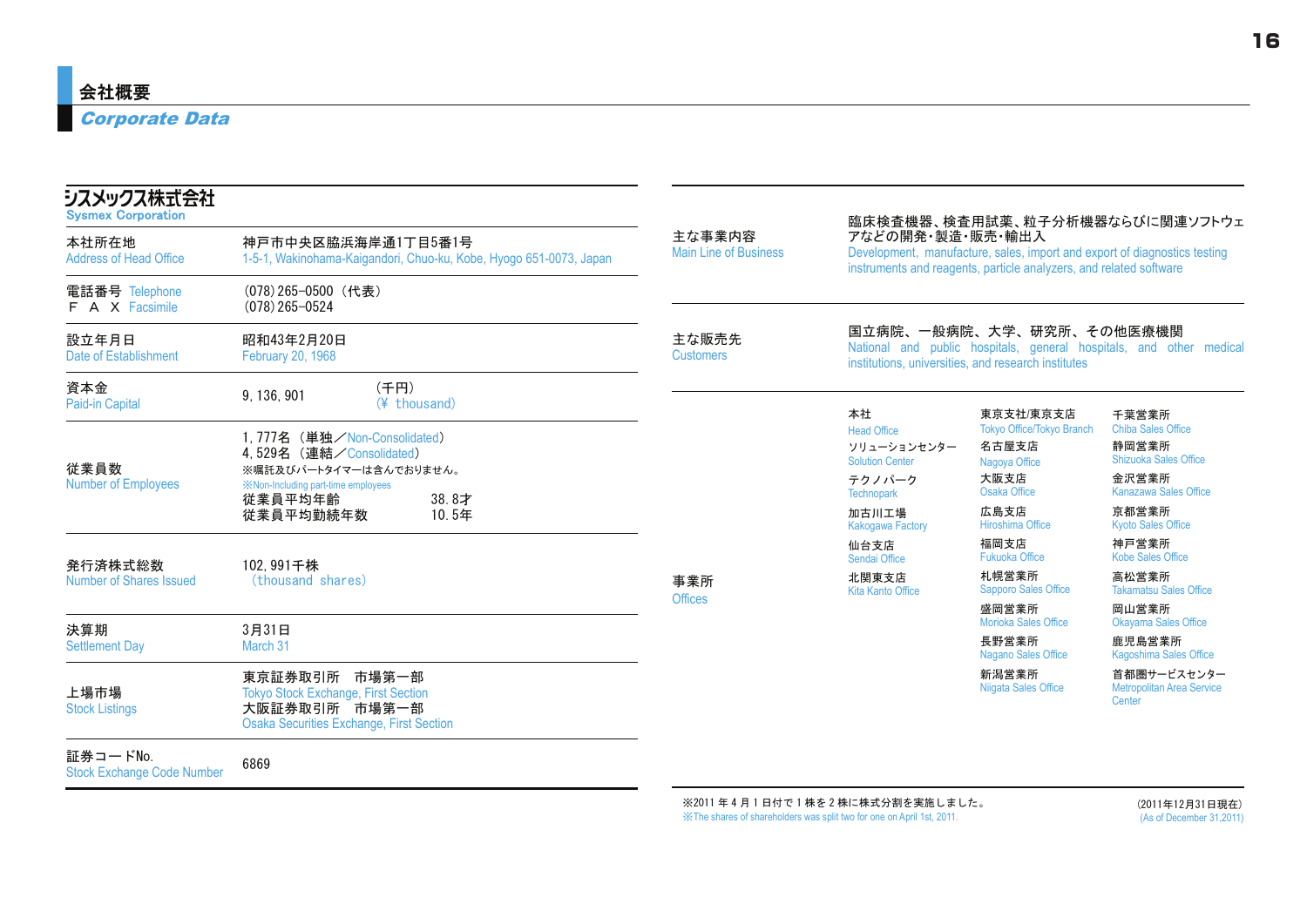## 連結子会社および関連会社

#### Consolidated Subsidiaries and Affiliates

|                                             |                                            |          |                     | (2011年12月31日現在)<br>(As of December 31, 2011) |  |  |  |
|---------------------------------------------|--------------------------------------------|----------|---------------------|----------------------------------------------|--|--|--|
|                                             | 会社名                                        |          | 所在地                 |                                              |  |  |  |
|                                             | <b>Corporate Name</b>                      |          | Location            | <b>Equity Qwnership by</b>                   |  |  |  |
|                                             |                                            |          |                     | Group                                        |  |  |  |
| シスメックス国際試薬株式会社                              | Sysmex International Reagents Co., Ltd.    | 日本       | Japan               | 100                                          |  |  |  |
| シスメックスRA株式会社                                | Sysmex RA Co., Ltd.                        | 日本       | Japan               | 100                                          |  |  |  |
| シスメックスメディカ株式会社                              | Sysmex Medica Co., Ltd.                    | 日本       | Japan               | 100                                          |  |  |  |
| シスメックスTMC株式会社                               | Sysmex TMC Co., Ltd.                       | 日本       | Japan               | 100                                          |  |  |  |
| シスメックスCNA株式会社                               | Sysmex CNA Co., Ltd.                       | 日本       | Japan               | 100                                          |  |  |  |
| シスメックス物流株式会社                                | Sysmex Logistics Co., Ltd.                 | 日本       | Japan               | 100                                          |  |  |  |
| シスメックス·ビオメリュー株式会社*                          | Sysmex bioMérieux Co., Ltd.*               | 日本       | Japan               | 34                                           |  |  |  |
| Sysmex America, Inc.                        |                                            | 米国       | U.S.A.              | 100                                          |  |  |  |
| Sysmex Reagents America, Inc.               |                                            | 米国       | U.S.A.              | 100                                          |  |  |  |
| Sysmex Canada, Inc.                         |                                            | カナダ      | Canada              | 100                                          |  |  |  |
| Sysmex do Brasil Industria e Comercio Ltda. |                                            | ブラジル     | <b>Brazil</b>       | 100                                          |  |  |  |
| Sysmex Europe GmbH                          |                                            | ドイツ      | Germany             | 100                                          |  |  |  |
| Sysmex Deutschland GmbH                     |                                            | ドイツ      | Germany             | 100                                          |  |  |  |
| Sysmex UK Limited                           |                                            | 英国       | U.K.                | 100                                          |  |  |  |
| Sysmex France S.A.S.                        |                                            | フランス     | France              | 100                                          |  |  |  |
| Sysmex Espana S.L.                          |                                            | スペイン     | Spain               | 100                                          |  |  |  |
| Sysmex Polska Sp.z o.o.                     |                                            | ポーランド    | Poland              | 100                                          |  |  |  |
| Sysmex Middle East FZ-LLC                   |                                            | アラブ首長国連邦 | <b>UAF</b>          | 100                                          |  |  |  |
| Sysmex South Africa (Pty) Ltd.              |                                            | 南アフリカ    | <b>South Africa</b> | 100                                          |  |  |  |
| 他13社                                        |                                            |          |                     |                                              |  |  |  |
| 希森美康医用電子(上海)有限公司                            | Sysmex Shanghai Ltd.                       | 中国       | China               | 100                                          |  |  |  |
| 希森美康電脳技術(上海)有限公司                            | Sysmex Infosystems China, Ltd.             | 中国       | China               | 100                                          |  |  |  |
| 済南希森美康医用電子有限公司                              | Jinan Sysmex Medical Electronics Co., Ltd. | 中国       | China               | 100                                          |  |  |  |
| 希森美康香港有限公司                                  | <b>Sysmex Hong Kong Limited</b>            | 中国       | China               | 100                                          |  |  |  |
| 希森美康生物科技(無錫)有限公司                            | Sysmex Wuxi Co., Ltd.                      | 中国       | China               | 100                                          |  |  |  |
| Sysmex Asia Pacific Pte Ltd.                |                                            | シンガポール   | Singapore           | 100                                          |  |  |  |
| Sysmex (Malaysia) Sdn Bhd                   |                                            | マレーシア    | Malaysia            | 100                                          |  |  |  |
| Sysmex (Thailand) Co., Ltd.                 |                                            | タイ       | <b>Thailand</b>     | 100                                          |  |  |  |
| PT. Sysmex Indnesia                         |                                            | インドネシア   | Indonesia           | 100                                          |  |  |  |
| Sysmex Vietnam Company Limited              |                                            | ベトナム     | Vietnam             | 100                                          |  |  |  |
| Sysmex Transasia Services Pvt. Ltd.         |                                            | インド      | India               | 51                                           |  |  |  |
| Sysmex TAIWAN Co., Ltd.                     |                                            | 台湾       | <b>Taiwan</b>       | 100                                          |  |  |  |
| Sysmex New Zealand Limited                  |                                            | ニュージーランド | <b>New Zealand</b>  | 100                                          |  |  |  |
| 他2社                                         |                                            |          |                     |                                              |  |  |  |

\*持分法適用会社 Company under the application of the equity method